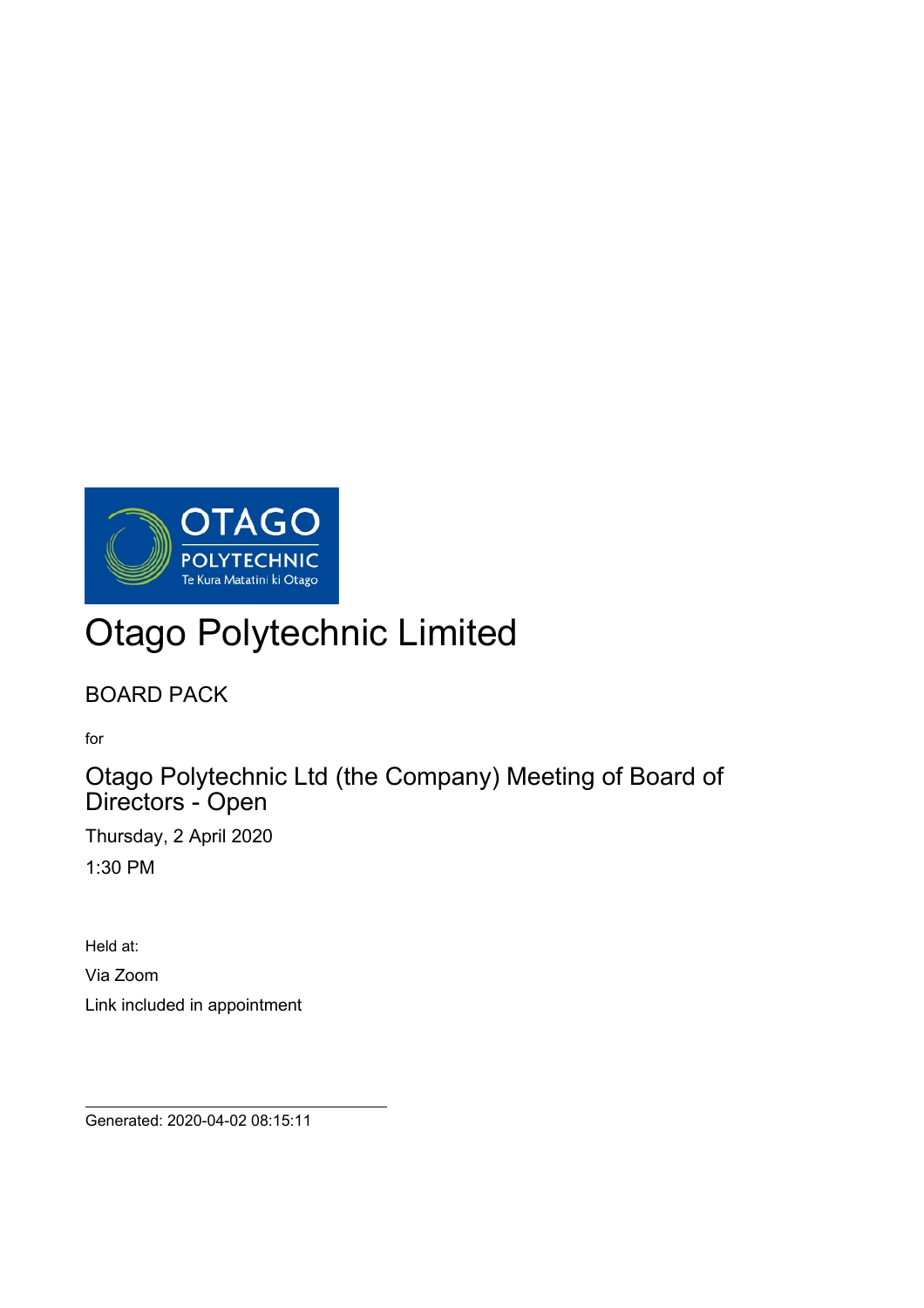# **INDEX**

| Cover Page       |                     |    |
|------------------|---------------------|----|
| Index            |                     |    |
| Agenda           |                     |    |
|                  | Attached Documents: |    |
| 3.1a             |                     | 5  |
| 5.1a             |                     | 6  |
| 6.1a             |                     |    |
| 6.1 <sub>b</sub> |                     | 8  |
| 7.1 a            |                     | 20 |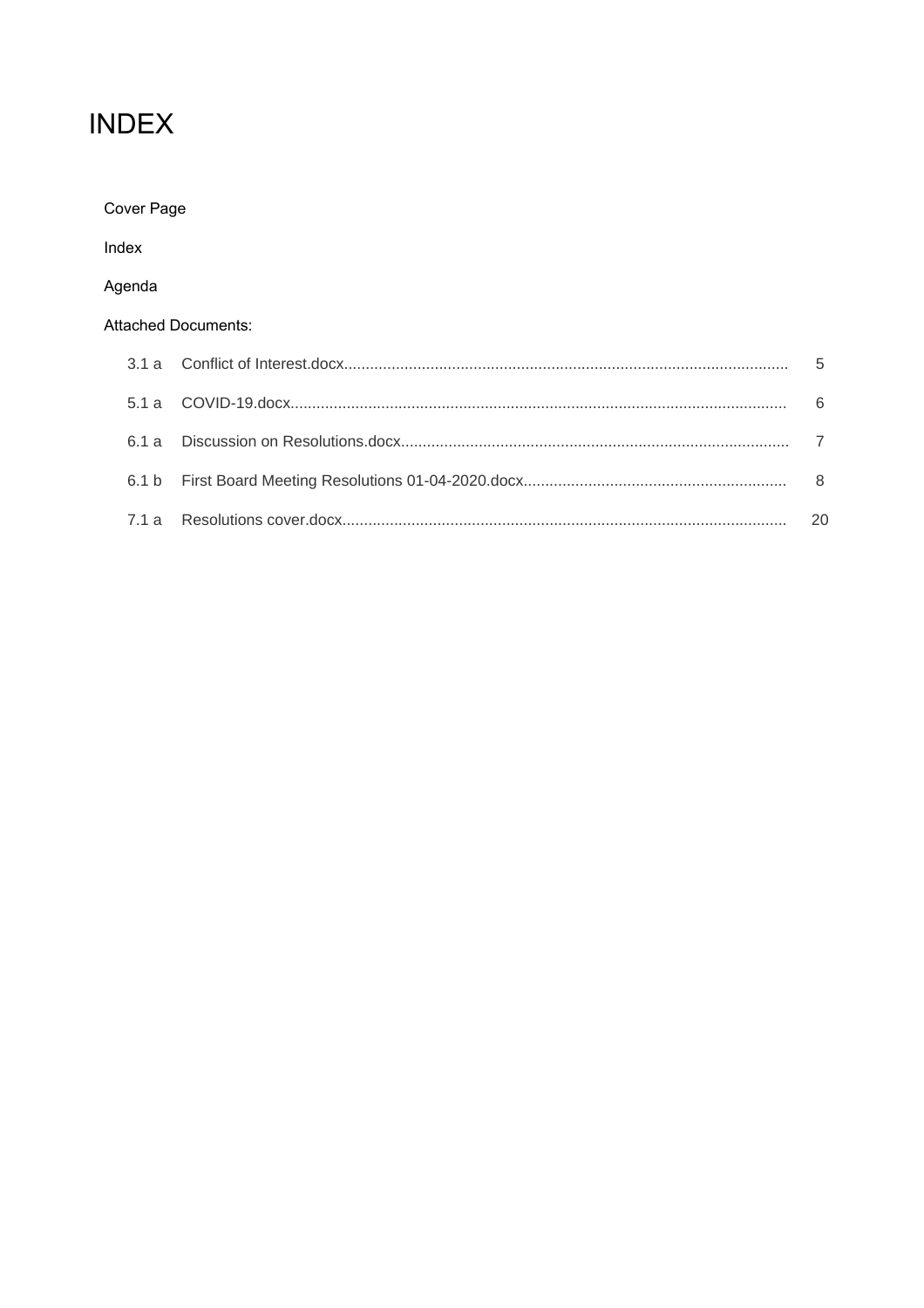# <span id="page-2-0"></span>AGENDA OTAGO POLYTECHNIC LTD (THE COMPANY) MEETING OF BOARD OF DIRECTORS - OPEN



| Name:                | <b>Otago Polytechnic Limited</b>                                                                                                                                                                                                                                                                                                                                                                                                   |
|----------------------|------------------------------------------------------------------------------------------------------------------------------------------------------------------------------------------------------------------------------------------------------------------------------------------------------------------------------------------------------------------------------------------------------------------------------------|
| Date:                | Thursday, 2 April 2020                                                                                                                                                                                                                                                                                                                                                                                                             |
| Time:                | 1:30 PM to 2:30 PM                                                                                                                                                                                                                                                                                                                                                                                                                 |
| Location:            | Via Zoom, Link included in appointment                                                                                                                                                                                                                                                                                                                                                                                             |
|                      | <b>Board Members:</b> Tony Allison (Chair), Paul Allison, Mike Collins, Karen Coutts, Maryann<br>Geddes, Adam La Hood, Justin Lester, Megan Potiki                                                                                                                                                                                                                                                                                 |
| <b>Guests/Notes:</b> | In Attendance:<br>Jeanette Corson (Board Secretary), Philip Cullen (Deputy Chief Executive<br>Corporate Services), Megan Gibbons (Deputy Chief Executive, People and<br>Performance), Janine Kapa (Deputy Chief Executive, Māori<br>Development/Kaitohutohu, Phil Ker (Chief Executive), Oonagh McGirr<br>(Deputy Chief Executive, Learning and Teaching Services), Chris Morland<br>(Deputy Chief Executive, Learner Experience). |

# 1. KARAKIA

- 2. WELCOME/APOLOGIES/NOTICES
- 3. CONFLICTS OF INTEREST

## **3.1 Conflicts**

Supporting Documents:

3.1.a [Conflict of Interest.docx](#page-4-0)

5

6

# 4. CALL FOR ADDITIONAL ITEMS

## **4.1 Call for and discussion of minor items not on the Agenda**

5. COVID-19

# **5.1 Update on COVID-19**

Supporting Documents:

#### 5.1.a [COVID-19.docx](#page-5-0)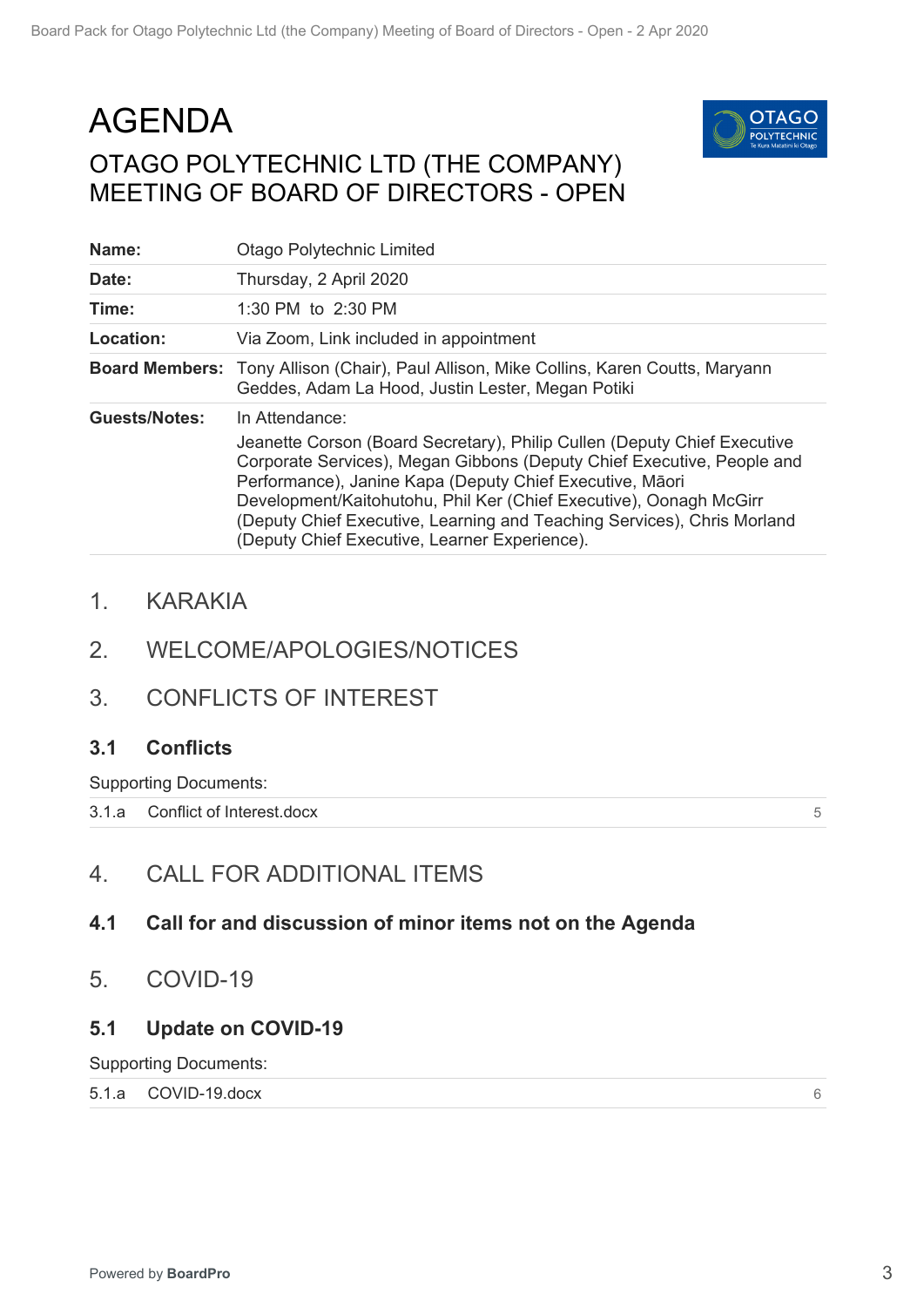# <span id="page-3-0"></span>6. FOR DISCUSSION

# **6.1 Proposed First Board Meeting Resolutions**

Supporting Documents:

| 6.1.a First Board Meeting Resolutions 01-04-2020.docx |  |
|-------------------------------------------------------|--|
|                                                       |  |

# 7. DECISION ITEMS

# **7.1 Resolutions in proposed First Board Meeting Resolutions**

Supporting Documents:

7.1.a [Resolutions cover.docx](#page-7-0)

8

# 8. CLOSE MEETING

# **8.1 Meeting Closed**

**Next meeting:** No date for the next meeting has been set.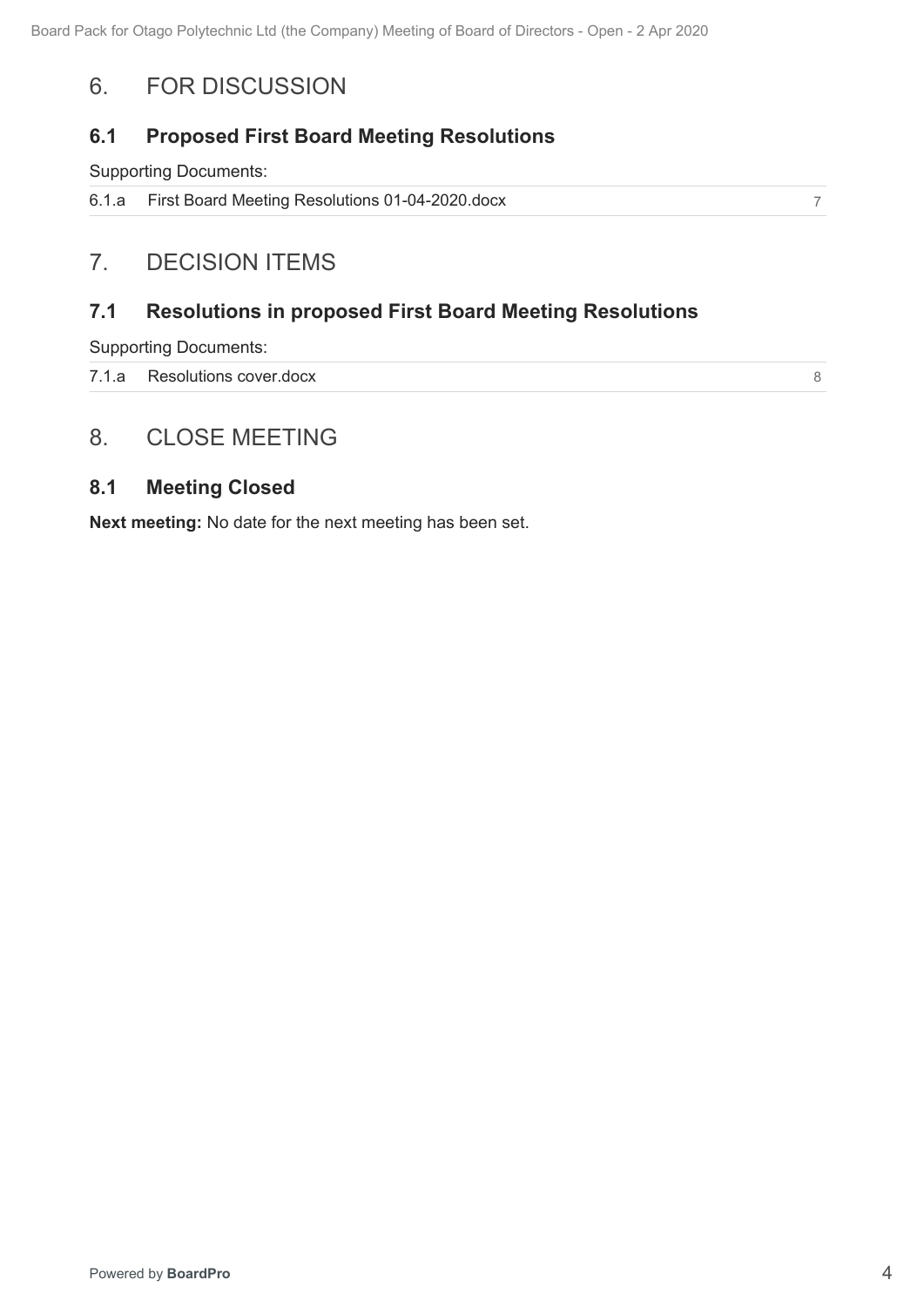<span id="page-4-0"></span>

| <b>OTAGO POLYTECHNIC LIMITED BOARD PAPER</b>                                                                                                                                                                                                                                        |              |                     |  |
|-------------------------------------------------------------------------------------------------------------------------------------------------------------------------------------------------------------------------------------------------------------------------------------|--------------|---------------------|--|
| <b>OPEN AGENDA</b>                                                                                                                                                                                                                                                                  | <b>DATE:</b> | <b>2 APRIL 2020</b> |  |
| <b>ITEM: CONFLICT OF INTEREST</b>                                                                                                                                                                                                                                                   |              |                     |  |
| <b>PURPOSE:</b>                                                                                                                                                                                                                                                                     |              |                     |  |
| Council members should declare any potential conflict (pecuniary or non-pecuniary) they may<br>have regarding any item on the agenda, or in relation to any discussion during the meeting.<br>These declarations will be recorded on a separate register as well as in the minutes. |              |                     |  |
| <b>RECOMMENDATION:</b>                                                                                                                                                                                                                                                              |              |                     |  |
| For noting.                                                                                                                                                                                                                                                                         |              |                     |  |
|                                                                                                                                                                                                                                                                                     |              |                     |  |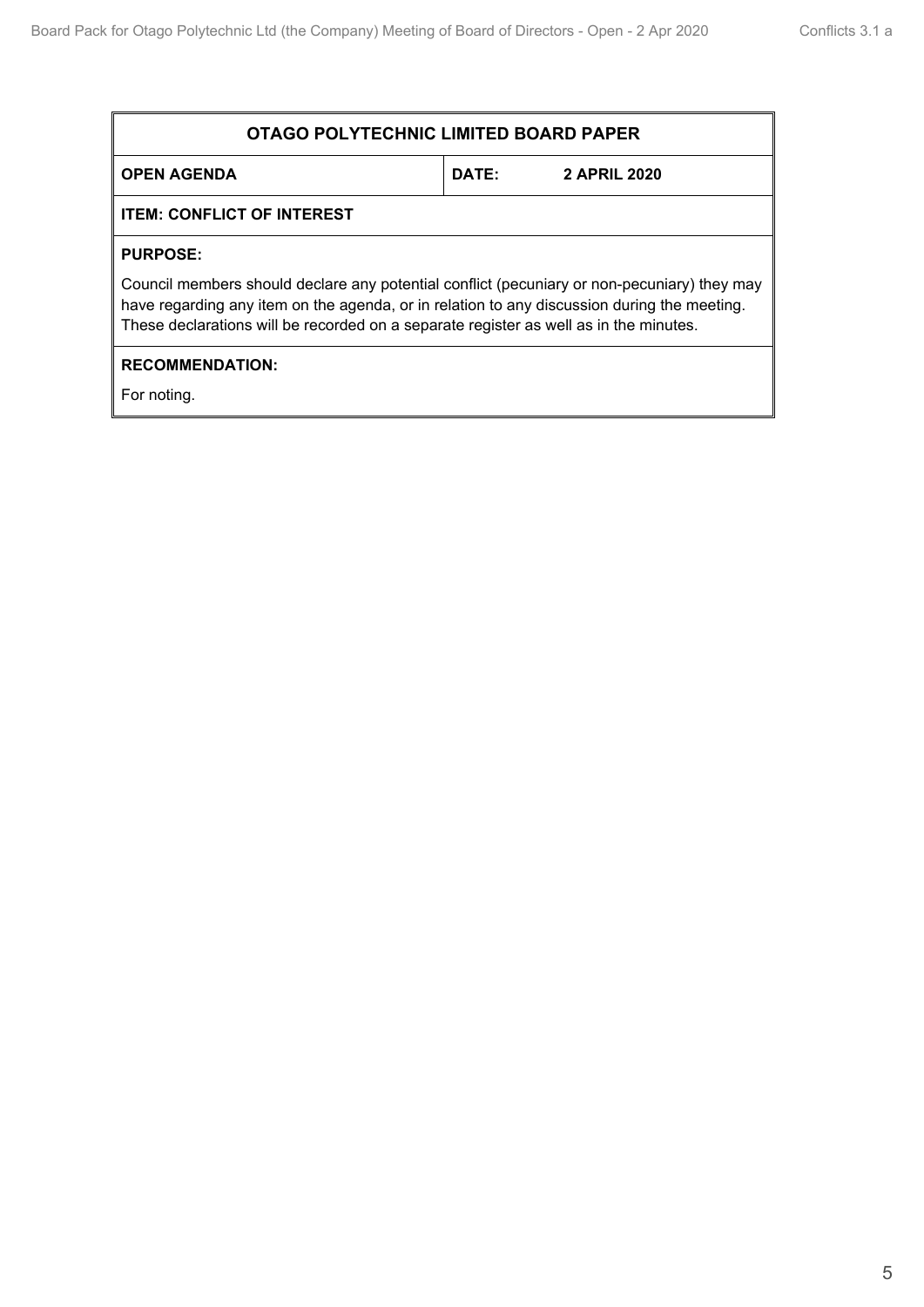<span id="page-5-0"></span>

| OTAGO POLYTECHNIC LIMITED BOARD PAPER              |  |  |  |
|----------------------------------------------------|--|--|--|
| <b>OPEN AGENDA</b><br>DATE:<br><b>2 APRIL 2020</b> |  |  |  |
| <b>ITEM: COVID-19 UPDATE</b>                       |  |  |  |
| <b>PURPOSE:</b>                                    |  |  |  |
| Update on Otago Polytechnic's response to COVID-19 |  |  |  |
| <b>PRESENTED BY: Dr Megan Gibbons</b>              |  |  |  |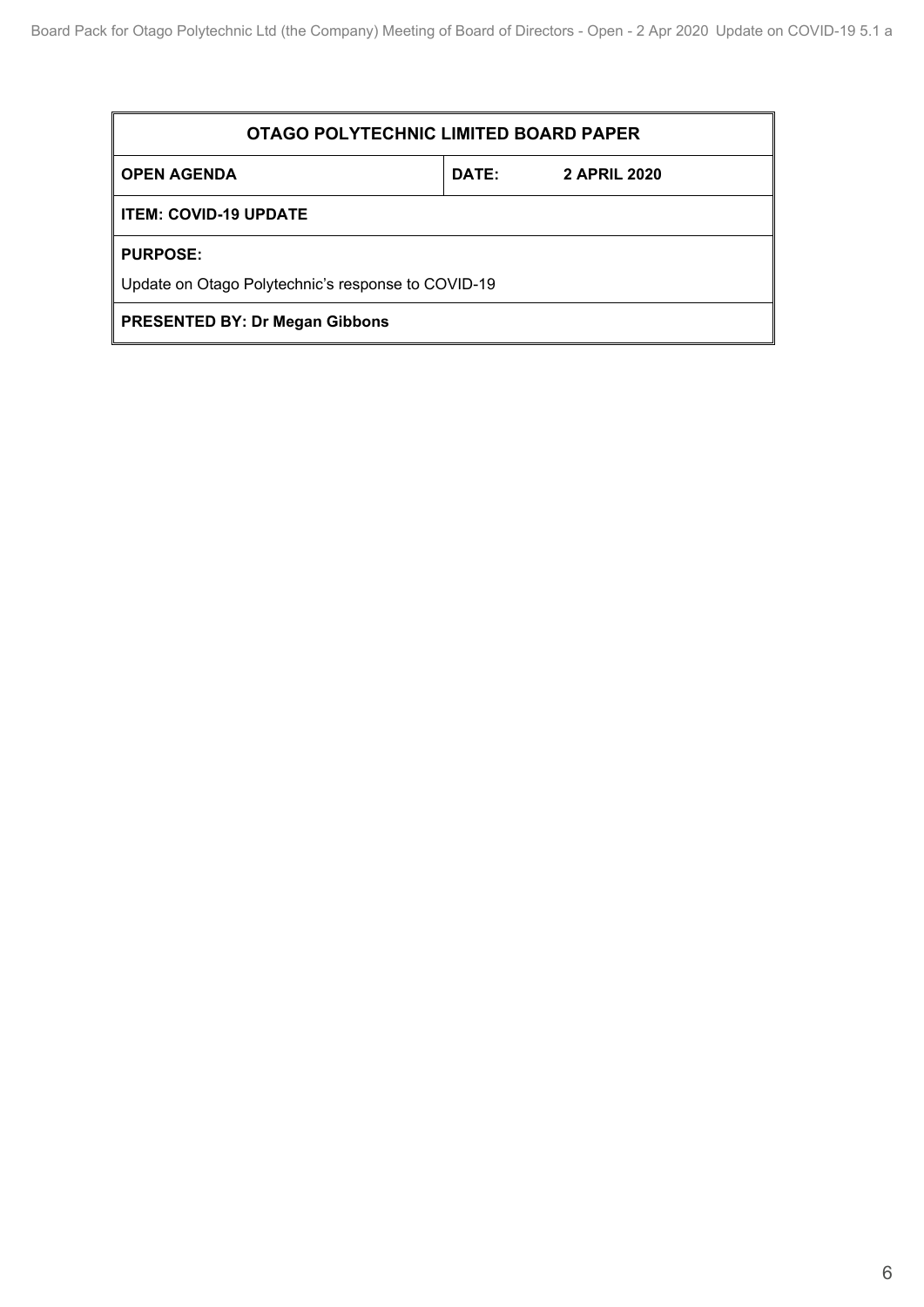<span id="page-6-0"></span>

| OTAGO POLYTECHNIC LIMITED BOARD PAPER                                                                                                                                                                                                                                                                                                                                                    |  |  |  |
|------------------------------------------------------------------------------------------------------------------------------------------------------------------------------------------------------------------------------------------------------------------------------------------------------------------------------------------------------------------------------------------|--|--|--|
| <b>OPEN AGENDA</b><br><b>DATE:</b><br><b>2 APRIL 2020</b>                                                                                                                                                                                                                                                                                                                                |  |  |  |
| <b>ITEM: PROPOSED FIRST BOARD MEETING RESOLUTIONS</b>                                                                                                                                                                                                                                                                                                                                    |  |  |  |
| <b>PURPOSE:</b>                                                                                                                                                                                                                                                                                                                                                                          |  |  |  |
| Discussion on the following resolutions:                                                                                                                                                                                                                                                                                                                                                 |  |  |  |
| Company administration matters (First Board Meeting Resolution 1)<br>Directors' matters (First Board Meeting Resolutions 2 to 7)<br>Existing Statutes and Regulations (First Board Meeting Resolution 8)<br>Confirmation and Updating of Existing Delegations (First Board Meeting Resolution 9)<br>Academic Committee (Resolution 10)<br>Board Commitees/Sub-Committees (Resolution 11) |  |  |  |
| <b>PRESENTED BY: Tony Allison</b>                                                                                                                                                                                                                                                                                                                                                        |  |  |  |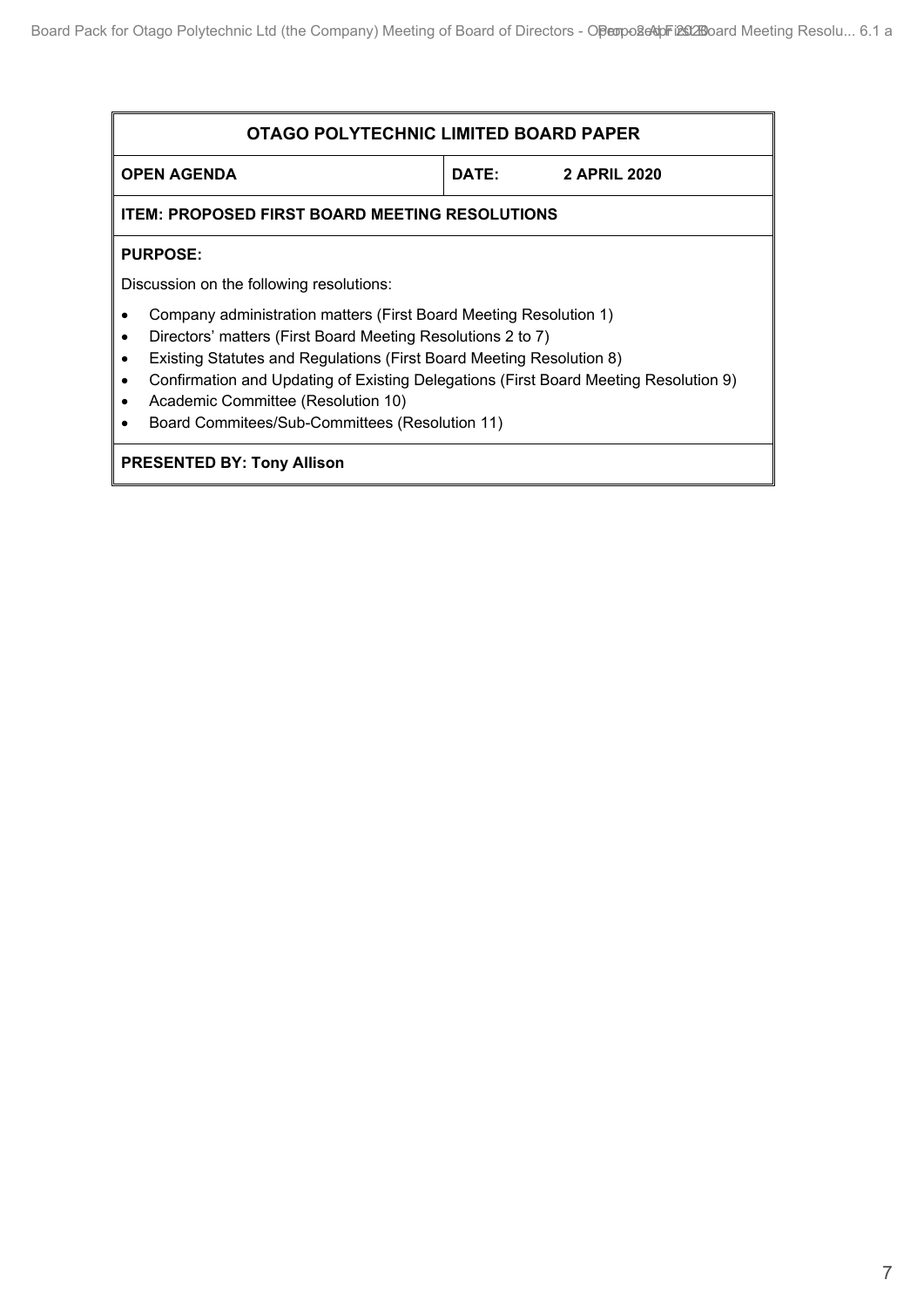# **Otago Polytechnic Limited**

(the **Company**)

#### **Board Resolutions**

<span id="page-7-0"></span>Passed as written resolutions of the board of directors pursuant to the Companies Act 1993 (the **Act**)

#### **NOTED**

#### **Background**

The Education (Vocational Education and Training Reform) Amendment Act 2020 (the **Amendment Act**) has been enacted as part of the Reform of Vocational Education (**RoVE**), one of the four major reviews in the Government's Education Work Programme. The Amendment Act amends the Education Act 1989 (**Education Act**). The purpose of RoVE is to create a cohesive vocational education system in New Zealand with employers, learners, regions and communities at its centre.

The Amendment Act establishes the New Zealand Institute of Skills and Technology (**NZIST**) as a tertiary education institution under the Education Act and as a Crown entity under the Crown Entities Act 2004 (**CE Act**). The Amendment Act also converts the 16 current Institutes of Technology and Polytechnics, including Otago Polytechnic (an **Existing Polytechnic**) to wholly-owned Crown entity subsidiary companies of NZIST (each, an **NZIST Subsidiary**).

The Company was incorporated pursuant to the Education Act on 1 April 2020 (the **Commencement Date**) as an NZIST Subsidiary, and the Registrar of Companies issued a certificate of incorporation for the Company on 1 April 2020. The Company wishes to deal with certain preliminary matters in relation to its incorporation.

#### **Incorporation and administrative matters**

#### *Company details*

- A. The Company was incorporated pursuant to the Amendment Act on 1 April 2020. The Registrar of Companies issued a certificate of incorporation for the Company on 1 April 2020.
- B. The Company has notified the Registrar that the registered office and address for service of the Company is:

95 Forth Street North Dunedin Dunedin 9016

C. Pursuant to section 41(3) of the Financial Reporting Act 1993, the balance date of the Company is fixed as 31 December, the last day of the academic year, as defined in section 159(1) of the Education Act.

#### *Companies Act 1993 compliance obligations*

D. The Company appoints Jeanette Corson as Company Secretary of the Company.

#### *Shareholder*

- E. NZIST consented to act as sole shareholder (the **Shareholder**) of the Company in accordance with section 12(1)(d)(i) of the Companies Act 1993 (the **Companies Act**) and was named as Shareholder in the application for registration of the Company (the **Application**).
- F. Pursuant to section 41(a) of the Companies Act, the Company has issued to the Shareholder the number of shares specified in the Application, being the number of shares to be issued to the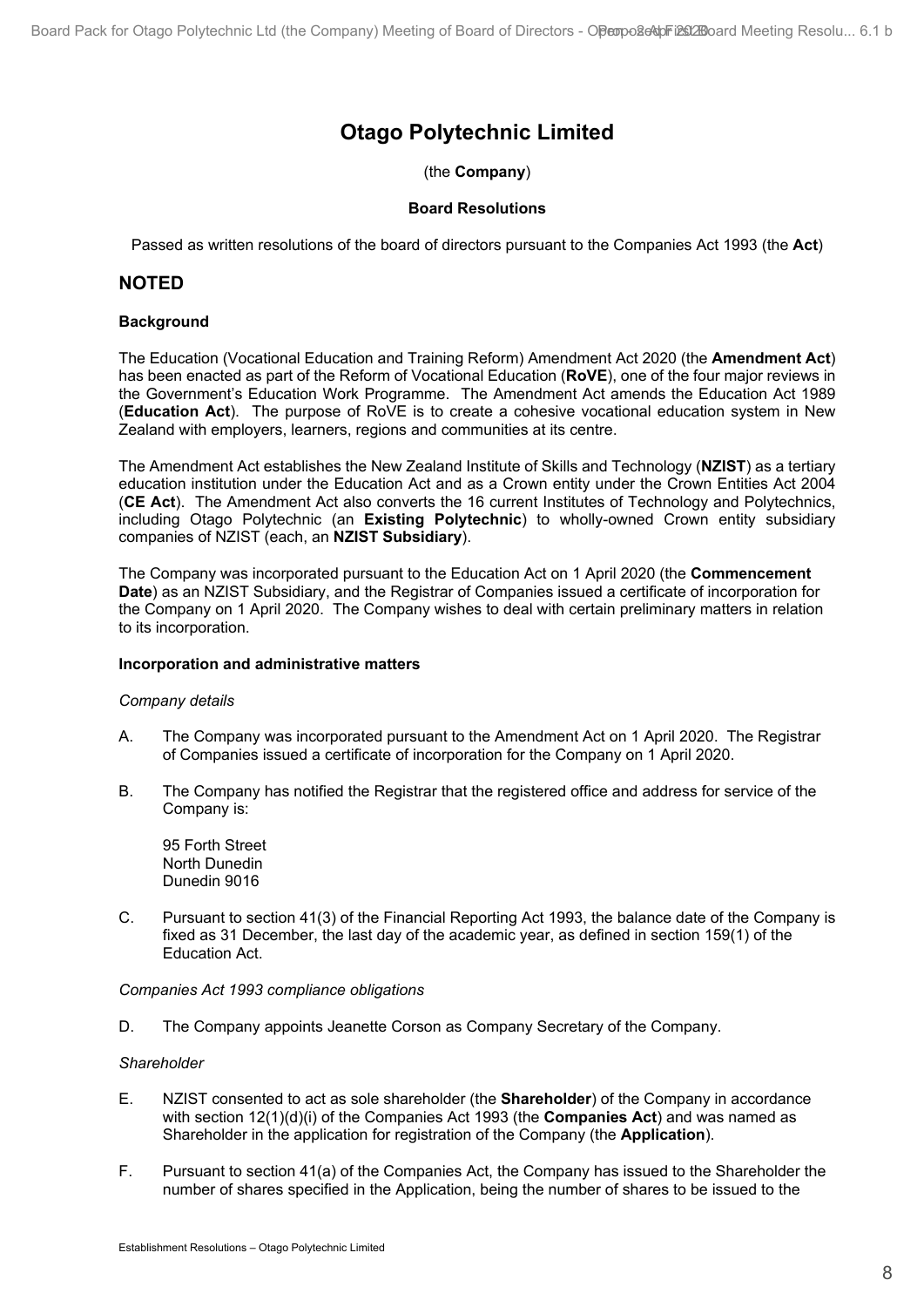Shareholder pursuant to clause 29(1)(c) of Part 10 of Schedule 1 of the Education Act (being 100 shares).

G. In accordance with section 87 of the Companies Act, the name, the number of shares and the other required details of the Shareholder have been or will be entered in the share register of the Company.

#### *Constitution*

- H. Pursuant to section 12(1)(f) of the Companies Act, the Application included a constitution of the Company (the **Constitution**), which was accordingly adopted by the Company on incorporation. The provisions of the Constitution:
	- (i) include a list of "Reserved Matters" in Schedule 2 which require approval by the Shareholder as the parent company; and
	- (ii) allow the Shareholder as the parent company to issue Operational and Financial Parameters Directions (**OFP Directions)** from time to time, which the Company must comply with. The Company has received an OFP Direction dated 1 April 2020 from the Shareholder (the **Initial OFP Direction**).

#### *Directors*

- I. Pursuant to sections 152 and 153(1) of the Companies Act, the persons listed at Appendix A (the **Directors,** and each a **Director**):
	- (i) have consented to act as Directors of the Company; and
	- (ii) were named as such in the Application and accordingly hold office as Directors of the Company.
- J. The Company has received the Shareholder's approval of the amount of director's fees payable to each Director of the Company for each financial year, which has been determined by the Shareholder in accordance with the Fees Framework (as defined in the Crown Entities Act 2004) (the **Directors' Fees Approval**). The Fees Framework also provides that each Director is entitled to be paid for all reasonable travel, accommodation and other expenses incurred by him or her in connection with his or her attendance at meetings, or otherwise in connection with the Company's business.
- K. In accordance with clause 12.5 of the Constitution, the Shareholder has appointed Tony Donald Allison as Chairperson of the Board and Megan Kiri Potiki as Deputy Chairperson of the Board**.**

#### *Rights, assets and liabilities of Existing Polytechnic*

- L. Pursuant to clause 36 of Part 10 of Schedule 1 of the Education Act, on and after 1 April 2020:
	- (i) the rights, assets and liabilities of the Existing Polytechnic vest in the Company; and
	- (ii) unless the context requires otherwise, every reference to the Existing Polytechnic in any enactment (other than the Education Act), or instrument, agreement, deed, lease, application, notice or other document before 1 April 2020 must be read as a reference to the Company.

#### *Same person for purposes of Inland Revenue Acts*

M. Pursuant to clause 37 of Part 10 of Schedule 1 of the Education Act, for the purposes of the Inland Revenue Acts (as defined in section 3(1) of the Tax Administration Act 1994), the Company must be treated as the same person as the Existing Polytechnic.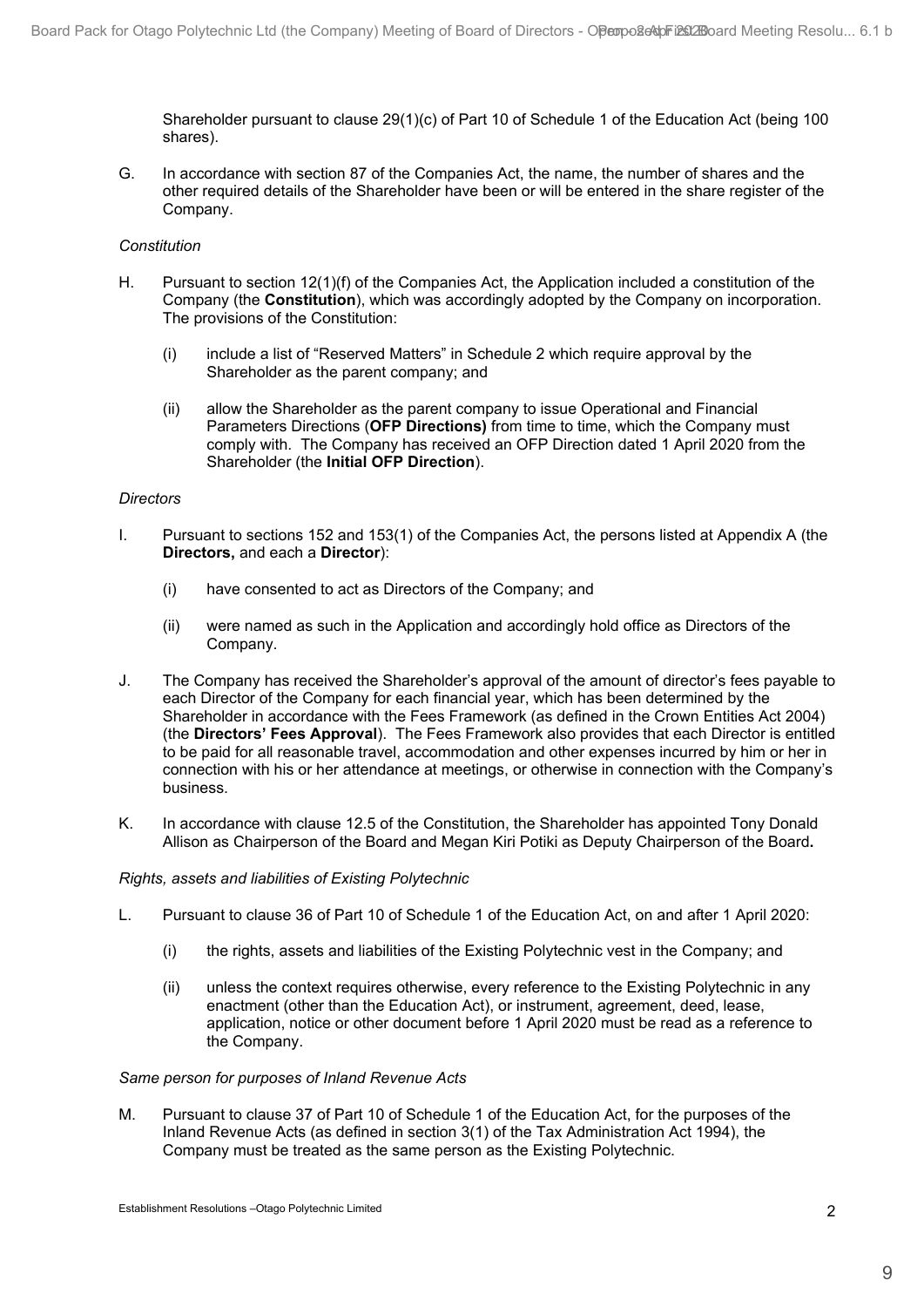#### *Employees of Existing Polytechnic*

N. Pursuant to clause 38 of Part 10 of Schedule 1 of the Education Act, on and after 1 April 2020, every employee of the Existing Polytechnic becomes an employee of the Company on the same terms and conditions that applied to that person immediately before they became an employee of the Company.

#### *Chief Executive*

O. Pursuant to clause 38 of Part 10 of Schedule 1 of the Education Act, the Chief Executive of the Existing Polytechnic becomes the Chief Executive of the Company.

#### *Existing Statutes and Regulations*

- P. Clause 44 of Part 10 of Schedule 1 of the Education Act provides that, unless the context requires, a reference to the Existing Polytechnic in any enactment (other than the Education Act) must be read as a reference to the Company.
- Q. All existing statutes and regulations enacted by the Existing Polytechnic pursuant to section 194 of the Education Act will therefore continue to apply (to the extent that such statutes and regulations are not inconsistent with the provisions of the Education Act as amended by the Amendment Act).

#### *Existing delegations, rules, policies, procedures and other documents of Existing Polytechnic*

- R. The Company proposes to (and will procure that all and any Crown entity subsidiaries of the Company will) comply with, and confirm the continued application of, all existing delegations, rules, policies, procedures and any other documents of the Existing Polytechnic, to the extent they are not inconsistent with:
	- (i) the Education Act and the CE Act (each as amended by the Amendment Act);
	- (ii) the Companies Act 1993; and
	- (iii) the Constitution (including, in particular, the Reserved Matters in Schedule 2) and any OFP Direction provided by NZIST to the Company as contemplated by the Constitution, including the Initial OFP Direction.
- S. The Company proposes to (and will procure that all and any Crown entity subsidiaries of the Company will) update and amend all existing delegations, rules, policies, procedures and any other documents of the Existing Polytechnic as required to reflect:
	- (iv) the Education Act and the CE Act (each as amended by the Amendment Act);
	- (i) the Companies Act 1993; and
	- (ii) the Constitution (including, in particular, the Reserved Matters in Schedule 2) and any Operational and Financial Parameters Direction provided by NZIST to the Company as contemplated by the Constitution, including the Initial OFP Direction.

#### *Academic Board and Academic Board Sub-Committees*

- T. The Company proposes that the former:
	- (i) Academic Board of the Existing Polytechnic continues as the Academic Committee of the Board. The Company proposes that the former members of such Academic Board will continue as the members of the new Academic Committee; and
	- (ii) Academic Board Sub-Committees of the Existing Polytechnic continue as Academic Committee Sub-Committees of the Board. The Company proposes that the former members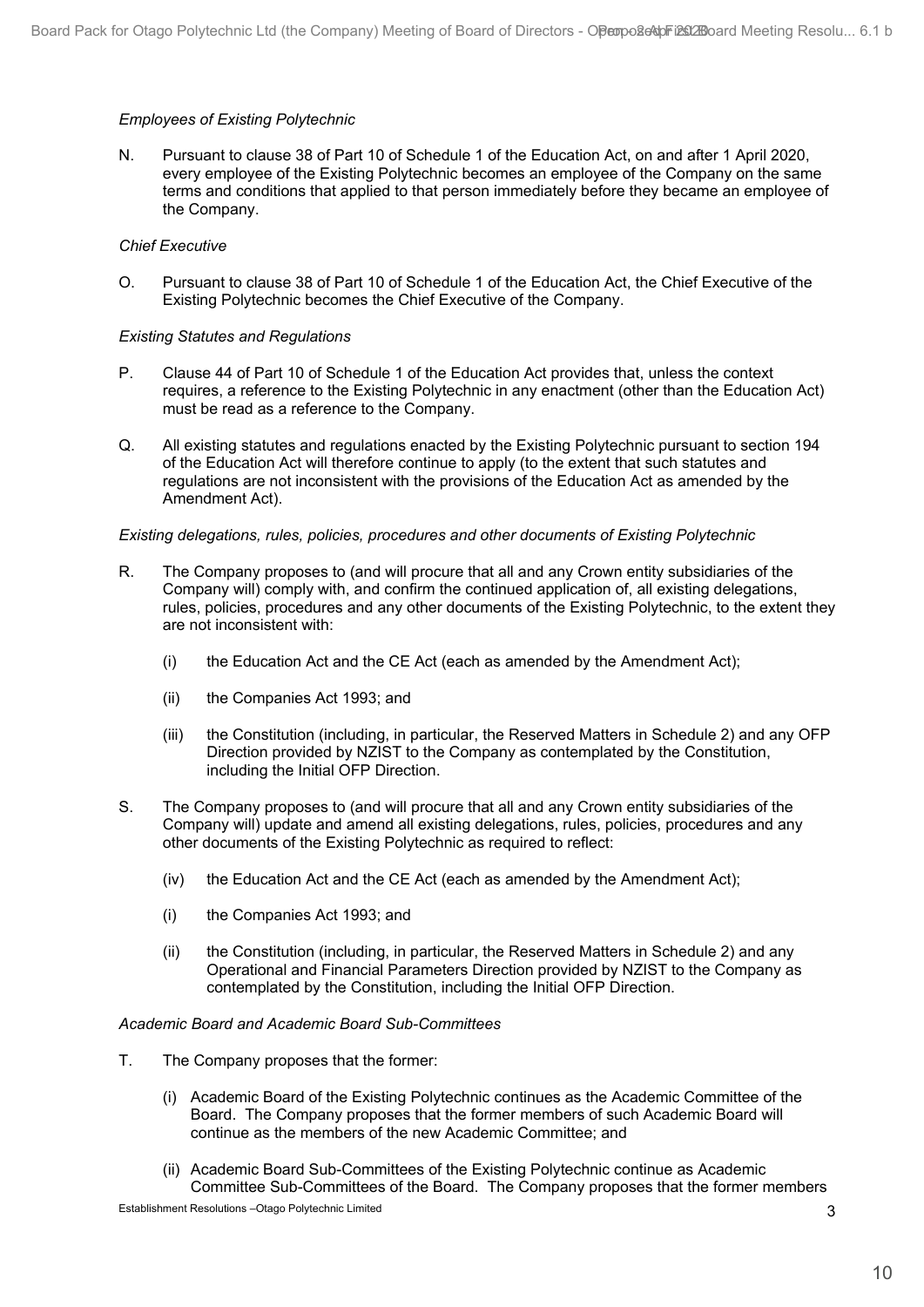of such Academic Board Sub-Committees will continue as the members of the new Academic Committee Sub-Committees.

#### *Existing Council Committees and Sub-Committees*

- U. The Company proposes that the following committees/subcommittees of the Council of the Existing Polytechnic continue as committees of the Board with the purposes set out below:
	- (i) Finance and Audit Committee

#### *Financial Planning and Reporting*

- Review and monitor the development of annual and longer term budgets and forecasts and recommend their adoption to the Board
- Review and monitor asset management planning processes
- Review and recommend to the Board business cases for major capital expenditure
- Review and recommend to the Board the Polytechnic's Investment Plan
- Monitor the financial performance and position of the Polytechnic against budget and forecasts through the review of monthly financial reports
- Review and recommend to the Board the Annual Report
- Review, update and recommend to the Board governance, accounting and finance policies
- Assess and monitor financial risks to the Polytechnic
- Monitor interaction with TEC and other key stakeholders

#### *Audit*

- Review and monitor the operation of the strategies and policies to mitigate against fraud
- Oversee the internal audit plan and processes
- Oversee the external audit planning and processes
- Receive the reports of the external auditors and review their findings.
- Meet with the external auditors at least annually with management excluded.
- Monitor the progress made by management implementing recommendations from internal and external audits.

*Power to Act*

- To conduct or authorise investigation into any matters within its area of responsibility. It is empowered to:
	- o Retain outside counsel, accountants or others to advise the committee or assist in the conduct of an investigation.
	- o Seek any information it requires of the Polytechnic's Chief Executive, or through the Chair of the Committee and the Chair of the Board, directly from the Polytechnic's employees
	- o Meet external auditors or outside counsel as necessary.

#### *Power to recommend*

- The Finance and Audit Committee has the power to recommend to Management and to the Board any action that it considers relevant to the financial viability of the Polytechnic.
- (ii) Executive Committee

This committee will be convened by the Board at its discretion in order to undertake and perform such tasks and responsibilities as shall be referred to it by the Board from time to time.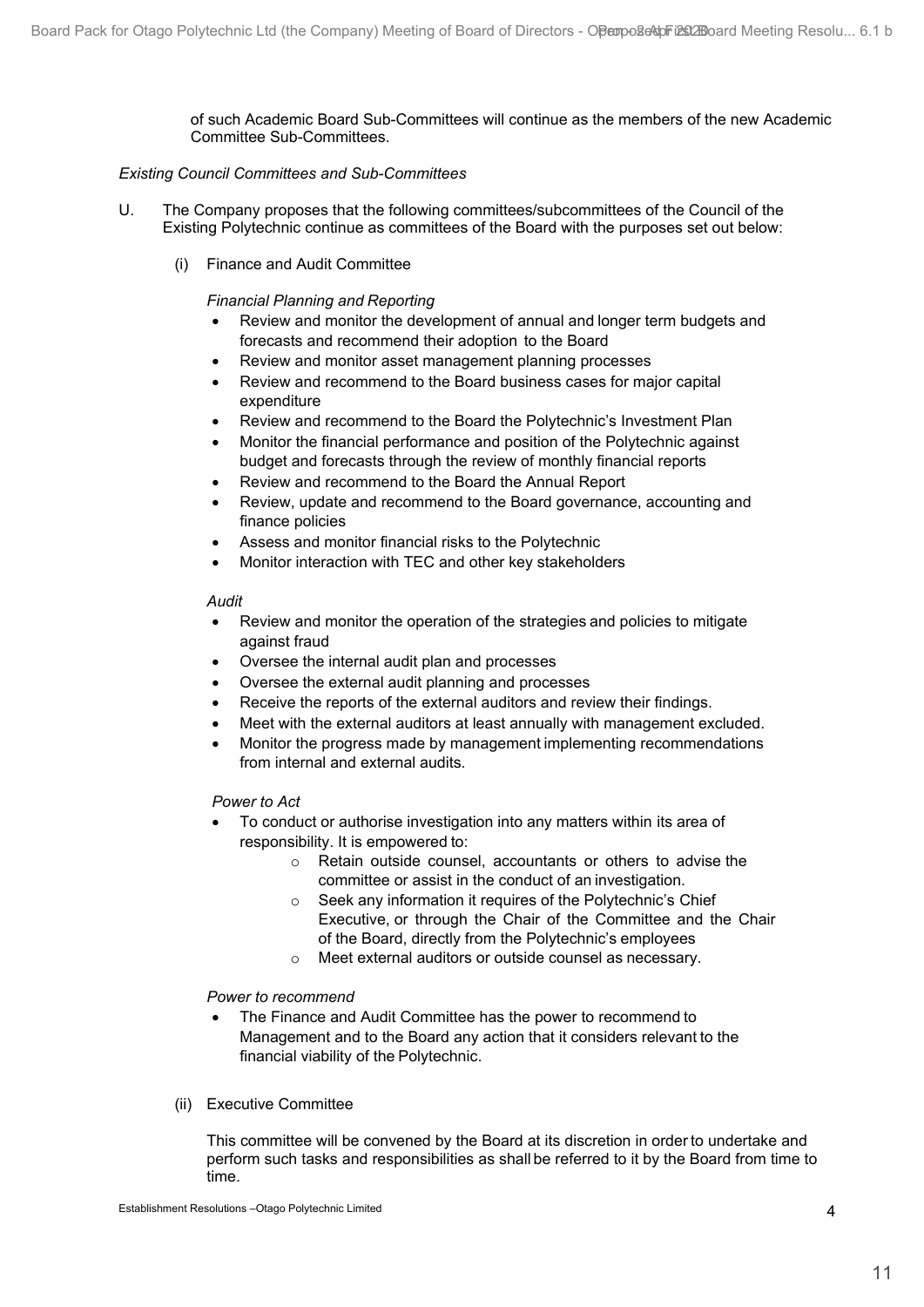The minuted Board decision will include the committee's powers, function and duties, the date for the completion of the committee's work, and its interim and final report to the Board.

- (iii) Komiti Kawanataka
	- a. To provide a strong functional relationship between the Te Rūnanga o Moeraki, Kāti Huirapa Rūnaka ki Puketeraki, Te Rūnanga o Ōtākou, Hokonui Rūnanga Inc (kā Papatipu Rūnaka), the Board and management to ensure an effective Treaty relationship
	- b. To assist the Board and the Chief Executive to maintain the relationship, ensure effective communication and monitor the implementation of the Memorandum of Understanding between Te Rūnanga o Moeraki, Kāti Huirapa Rūnaka ki Puketeraki, Te Rūnanga o Ōtākou, Hokonui Rūnanga Inc (kā Papatipu Rūnaka) and Otago Polytechnic, including the development and monitoring of the Strategic Plan.
	- c. To ensure that Kai Tahutaka, as practiced by the Runaka, is the basis for all Maori activities, cultural and educational, within the Polytechnic.
	- d. To ensure the implementation of, monitor and make recommendations for any revision of the Memorandum of Understanding between Te Rūnanga o Moeraki, Kāti Huirapa Rūnaka ki Puketeraki, Te Rūnanga o Ōtākou, Hokonui Rūnanga Inc (kā Papatipu Rūnaka) and Otago Polytechnic Limited
	- e. To advise the Board and the Chief Executive.

*Power to act* As delegated by the Board

*Power to recommend* As delegated by the Board.

(iv) Staff Subcommittee

#### *Area of responsibility*

To consult widely with staff at large, so that a broad staff view is brought to bear on the matters about which the Committee offers advice

*Power to act* As delegated by the Board

#### *Power to recommend*

The Committee shall advise the Board on matters considered to be of a governance nature. Advice may be by way of a recommendation, or by providing a range of diverse views that reflect the staff perspectives.

The Committee shall also provide advice to the Chief Executive on matters which should be addressed by the Polytechnic management; including any employment matters

(v) Student Council

#### *Area of responsibility*

To consult widely with students at large, so that a broad student view is brought to bear on the matters about which the Committee offers advice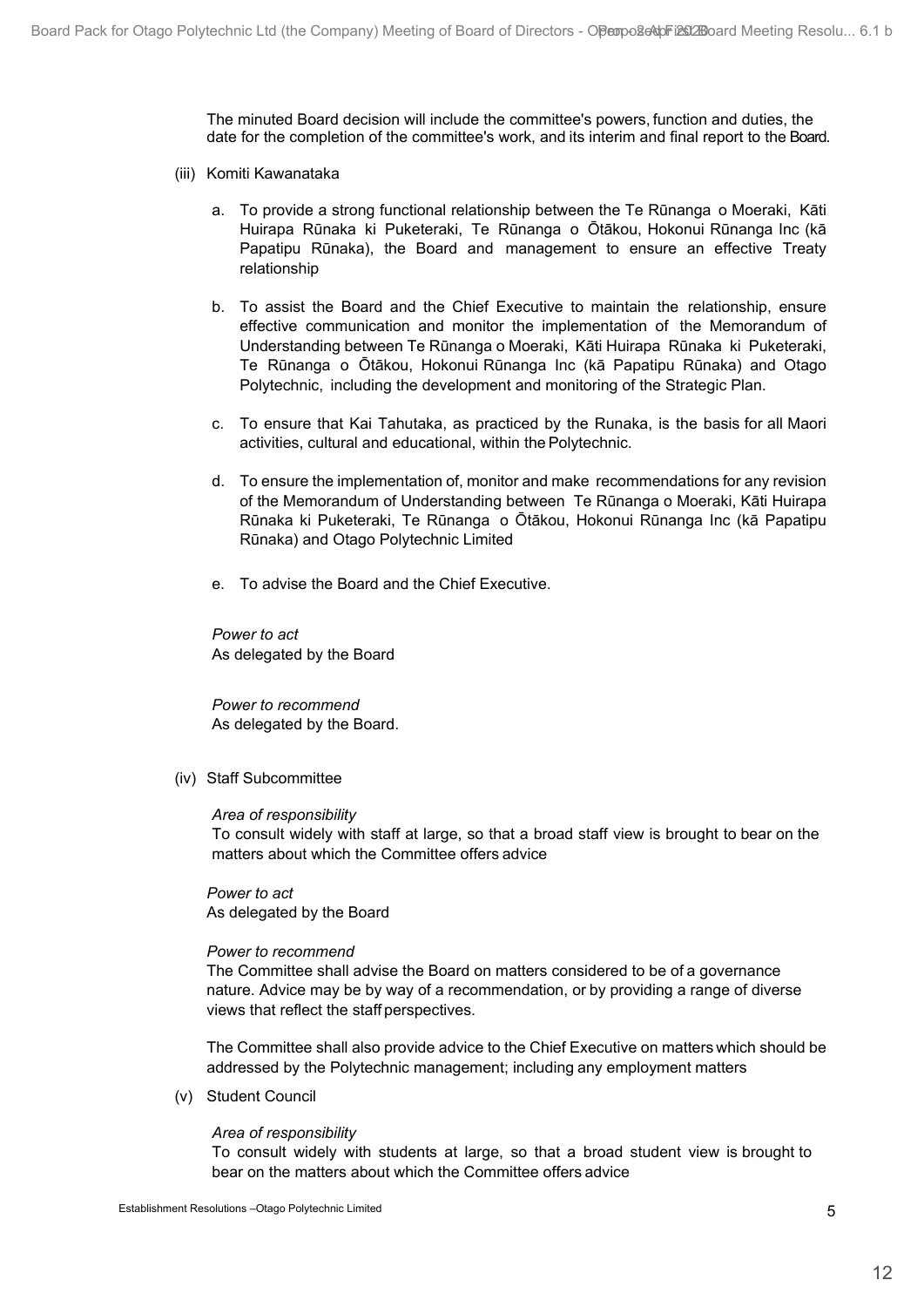*Power to act* As delegated by the Board

#### *Power to recommend*

The Student Council shall advise the Board on matters considered to be of a governance nature. Advice may be by way of a recommendation, or by providing a range of diverse views that reflect the student perspectives.

The Student Council shall also provide advice to the Chief Executive on matters which should be addressed by the Polytechnic management.

V. The Board will appoint the new members of each committee and subcommittee at the next Board meeting.

#### **Indemnities and insurance**

- W. The Company proposes to enter into a deed of indemnity in respect of its Directors.Clause 14 of the Constitution provides for the Company to indemnify its directors for any costs referred to in section 162(3) of the Companies Act and any liability or costs referred to in section 162(4) of the Companies Act, subject to the Company obtaining the approval of its Shareholder and the directors of the Company (the **Indemnity Approval**).
- X. Pursuant to a meeting of the NZIST Council of 1 April 2020, the Shareholder has approved the form of deed of indemnity the Company proposes to enter into (the **Deed of Indemnity**), a copy of which has been circulated to the Directors.
- Y. Pursuant to a meeting of the NZIST Council of 1 April 2020, the Shareholder resolved to effect directors' and officers' insurance cover for the board of the Company under a group insurance policy, with effect from 1 April 2020. A summary of the terms of that cover is set out in the letter from Marsh dated 31 March 2020, which has been circulated to the Directors.

#### **Disclosure of interests**

Z. The Directors have declared their interests (for the purposes of sections 139 and 140 of the Companies Act) to the Board in relation to the above matters (including the grant of the indemnity and the effecting of insurance referred to in paragraphs X to Y above) and generally in respect of other relationships that give rise to an interest (the **Directors' Interests**) and have directed that the nature and extent of their interests be entered into the Company's interests register.

#### **Execution of written resolutions and approved documents by counterpart and electronic signature**

- AA. It is proposed that these Board Resolutions and any other documents approved in such Board Resolutions which require signature by one or more directors (**Approved Documents**) may be signed:
	- (i) through the application of an individual signatory's electronic signature, where the individual has expressly authorised such use of his or her electronic signature; and/or
	- (ii) in any number of counterparts, including by PDF copy, each of which is be deemed to be an original and, when taken together, constitutes the same document.

**RESOLVED** (as a resolution in writing) that:

#### **Incorporation and administrative matters**

*Company administration matters*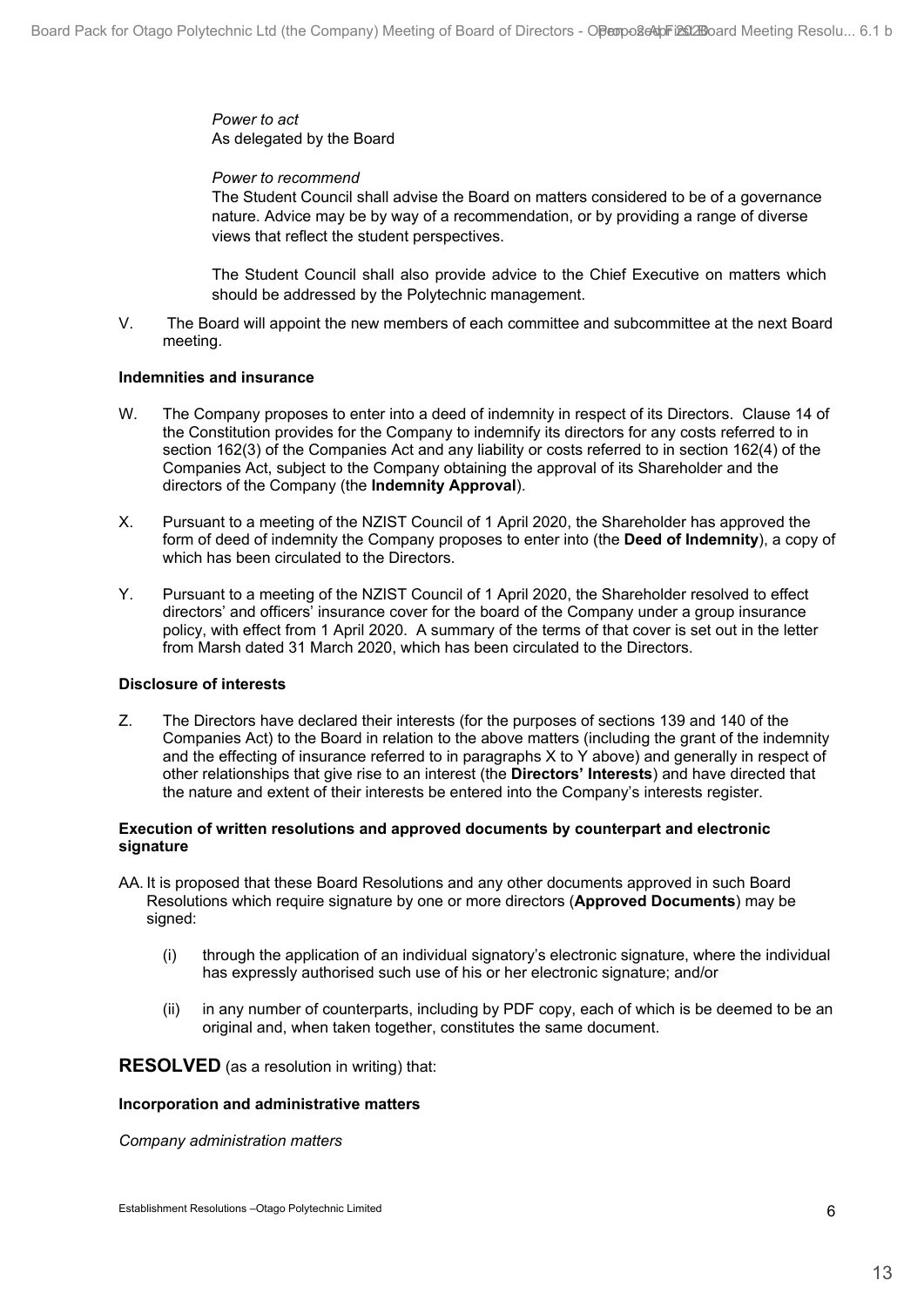1. With effect from the date of this resolution, Jeanette Corson be appointed as Company Secretary of the Company.

#### *Directors' matters*

- 2. In accordance with section 161(1) of the Companies Act, the Board is satisfied that the payment by the Company of the Directors' fees as set out in the Directors' Fees Approval is fair to the Company.
- 3. The Directors are authorised to sign a certificate for the purposes of section 161(4) of the Companies Act, in the form attached as Appendix B.
- 4. The Company will pay the Directors' fees as set out in the Directors' Fees Approval and any reasonable travel, accommodation and other expenses incurred by each Director in connection with their attendance at meetings, or otherwise in connection with the Company's business, and the Company Secretary be authorised to enter the particulars of such payments into the interests register of the Company.
- 5. The Company enter into, execute, deliver and perform its obligations under the Deed of Indemnity, and any two or more members of the board be authorised to execute the Deed of Indemnity.
- 6. The Company Secretary be authorised to enter particulars of the Deed of Indemnity in the interests register in accordance with section 162(7) of the Companies Act and report this to the Shareholder for the purposes of section 152(1)(E) of the CE Act.
- 7. The Company Secretary be authorised to enter in the Company's interests register any interests declared by the Directors in writing to the Board in relation to the matters the subject of this meeting.

#### *Existing Statutes and Regulations*

- 8. The Company will (and will procure that all and any Crown entity subsidiaries of the Company will) comply with, and confirms the continued application of, all existing delegations, rules, policies, procedures and any other documents of the Existing Polytechnic, to the extent they are not inconsistent with:
	- (iii) the Education Act and the CE Act (each as amended by the Amendment Act);
	- (iv) the Companies Act 1993; and
	- (v) the Constitution (including, in particular, the Reserved Matters in Schedule 2) and any OFP Direction provided by NZIST to the Company as contemplated by the Constitution.

#### *Existing delegations, policies, etc.*

- 9. The Company will (and will procure that all and any Crown entity subsidiaries of the Company will) update and amend all existing delegations, rules, policies, procedures and any other documents of the Existing Polytechnic as required to reflect:
	- (i) the Education Act and the CE Act (each as amended by the Amendment Act);
	- (ii) the Companies Act 1993;
	- (iii) the Letter of Expectations; and
	- (iv) the Constitution (including, in particular, the Reserved Matters in Schedule 2) and any OFP Direction provided by NZIST to the Company as contemplated by the Constitution.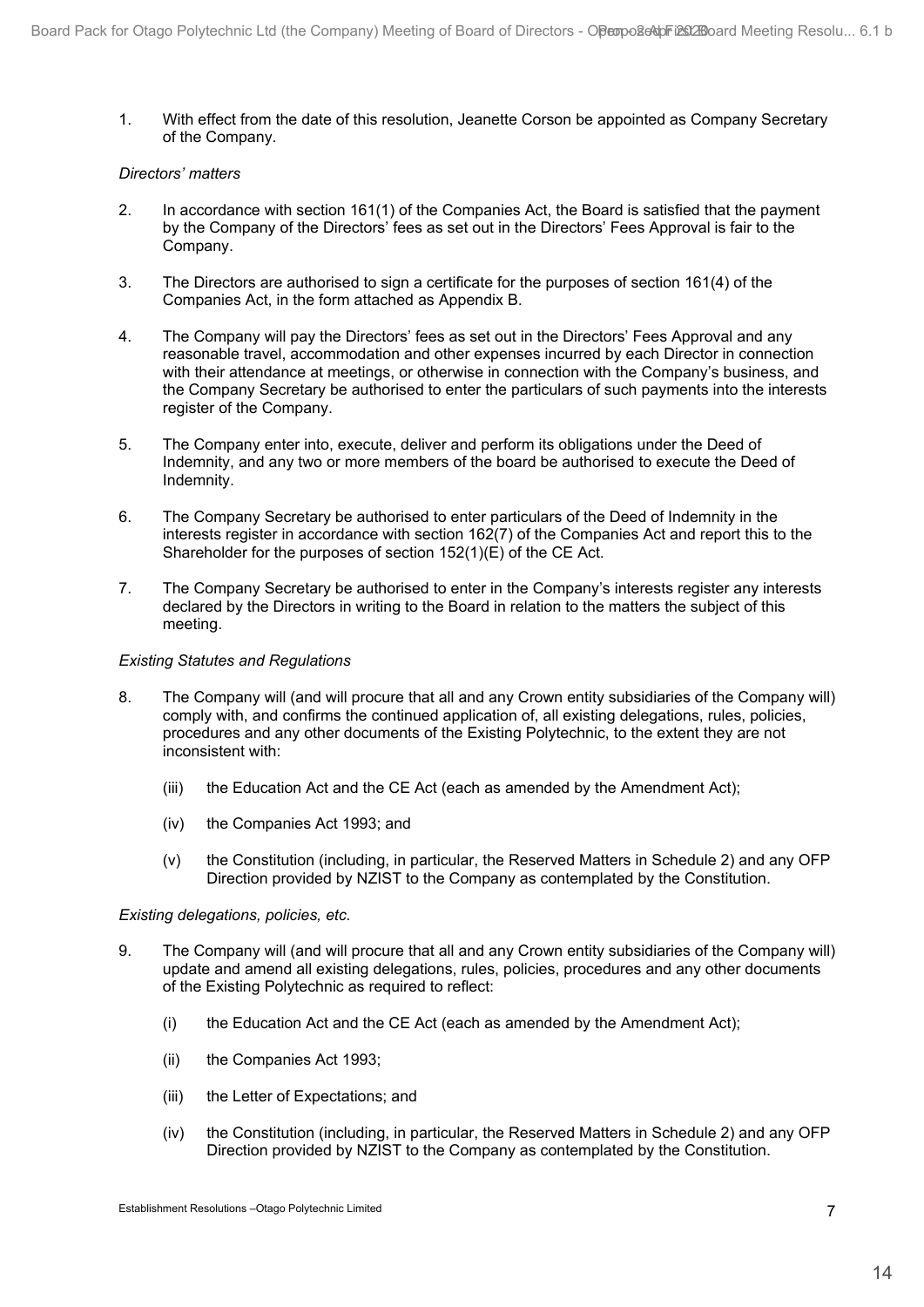#### *Academic Committee and Academic Board Sub-Committees*

- 10. The former:
	- (i) Academic Board of the Existing Polytechnic will continue as the Academic Committee of the Board, and the former members of such Academic Board will continue as the members of the new Academic Committee; and
	- (ii) Academic Board Sub-Committees of the Existing Polytechnic will continue as Academic Committee Sub-Committees of the Board. The Company proposes that the former members of such Academic Board Sub-Committees will continue as the members of the new Academic Committee Sub-Committees.

#### *Board committees/sub-committees*

11. The committees/sub-committees of the Council of the Existing Polytechnic listed in paragraph U above will continue as committees of the Board with the names and purposes set out in that paragraph, on the basis that the Board will appoint the new members of each committee and subcommittee at the next Board meeting.

#### *Execution of written resolutions and Approved Documents by counterpart and electronic signature*

- 12. These resolutions and the Approved Documents may be signed:
	- (i) through the application of an individual signatory's electronic signature, where the individual has expressly authorised such use of his or her electronic signature; and/or
	- (ii) in any number of counterparts, including by PDF copy, each of which is be deemed to be an original and, when taken together, constitutes the same document.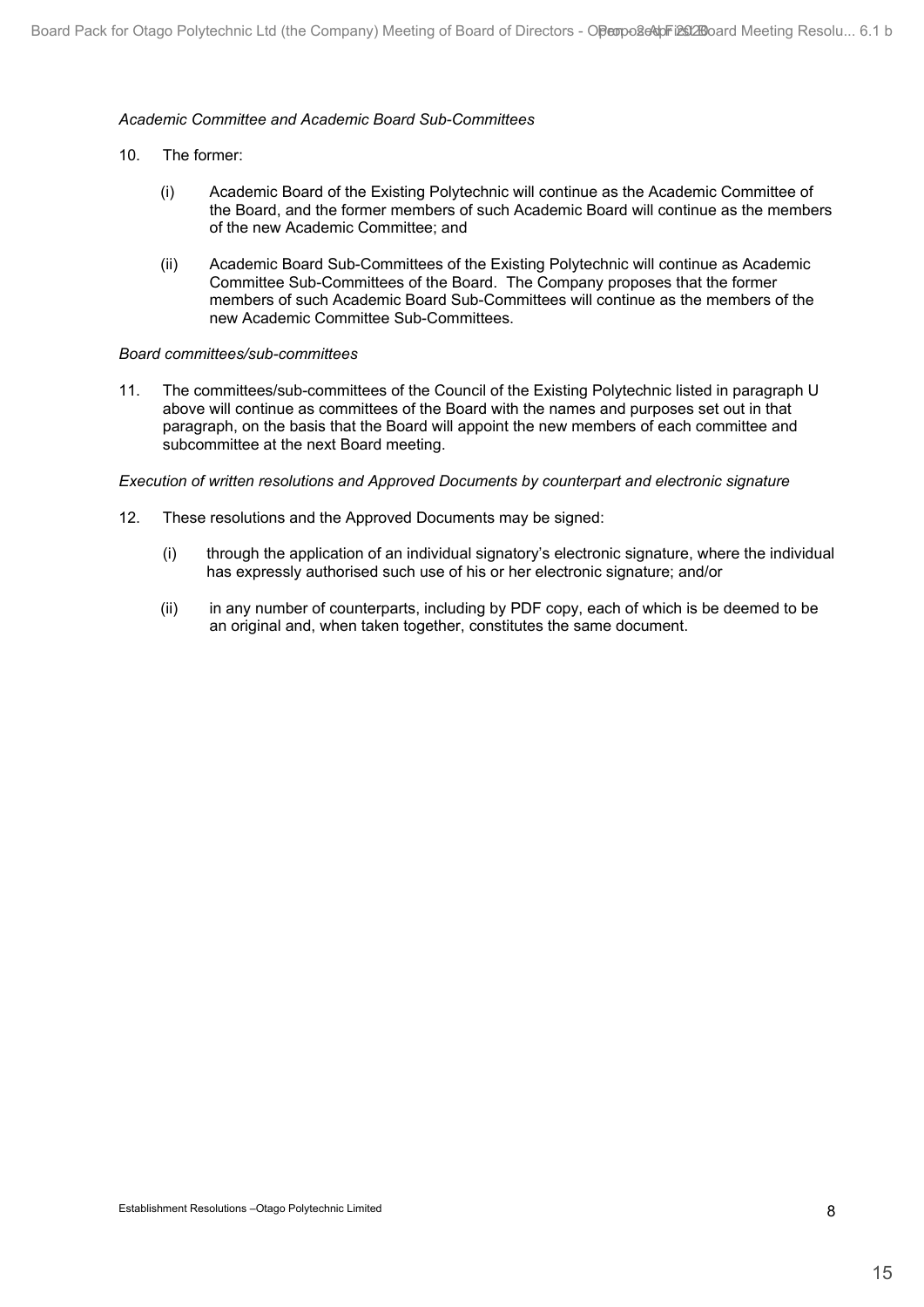Board Pack for Otago Polytechnic Ltd (the Company) Meeting of Board of Directors - OPeopo2eNpFils12Board Me[eting Resolu... 6.1 b](#page-3-0)

#### **DATED 2 April 2020**

**Signed** by

**Tony Donald Allison Chairperson** 

**Megan Kiri Potiki Deputy Chairperson** 

**William Paul Allison Director**

**Karen Beverley Coutts Director**

**Michael Brian Collins Director**

**Adam Jude La Hood Director**

**Justin Mark Lester Director**

**Maryann Lillian Geddes Director**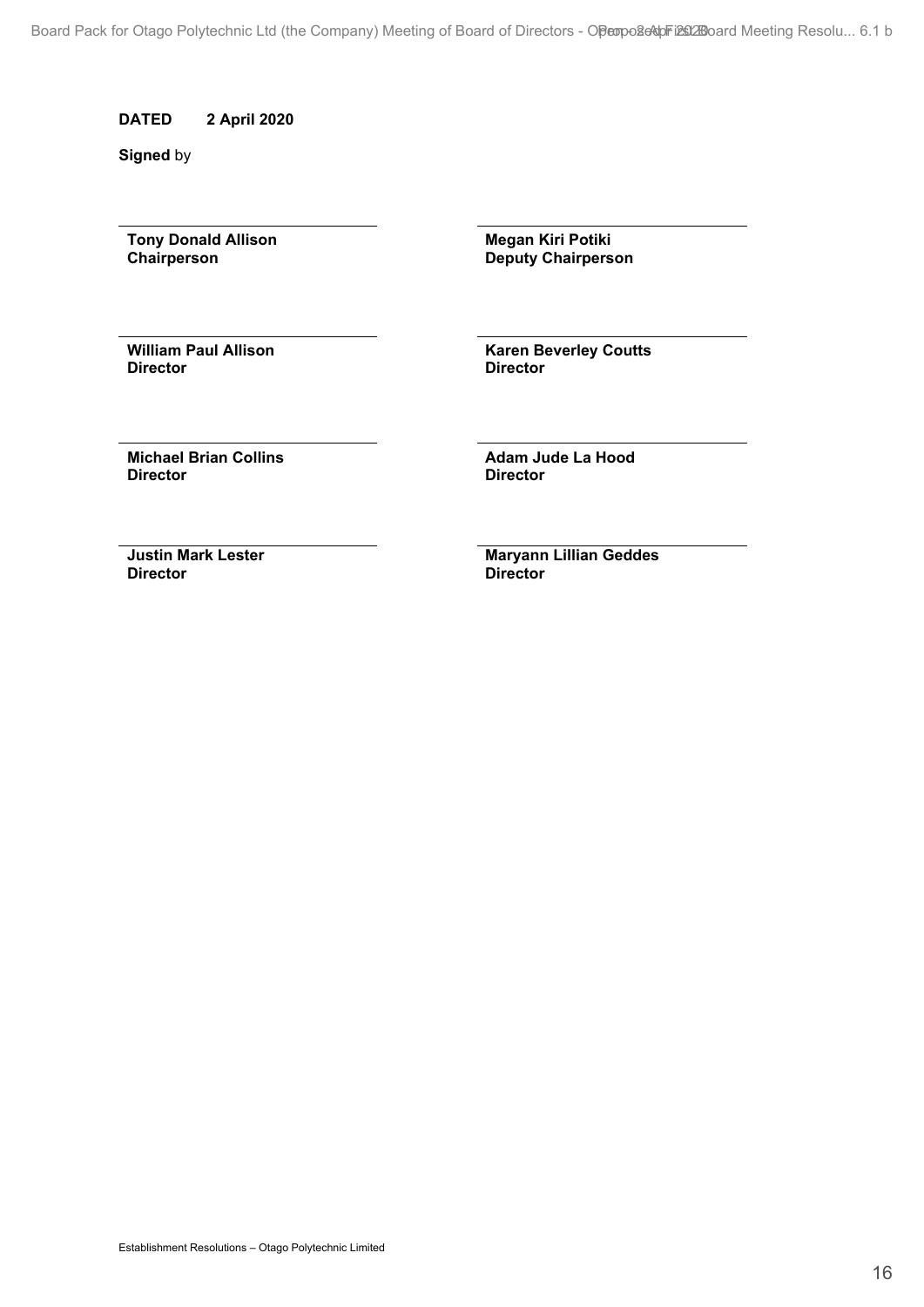## **Appendix A - Directors of the Company**

|                | <b>Name of Director</b>       |
|----------------|-------------------------------|
| $\mathbf{1}$ . | <b>Tony Donald Allison</b>    |
| 2.             | Megan Kiri Potiki             |
| 3.             | <b>William Paul Allison</b>   |
| 4.             | <b>Michael Brian Collins</b>  |
| 5.             | <b>Karen Beverley Coutts</b>  |
| 6.             | Adam Jude La Hood             |
| 7.             | <b>Justin Mark Lester</b>     |
| 8.             | <b>Maryann Lillian Geddes</b> |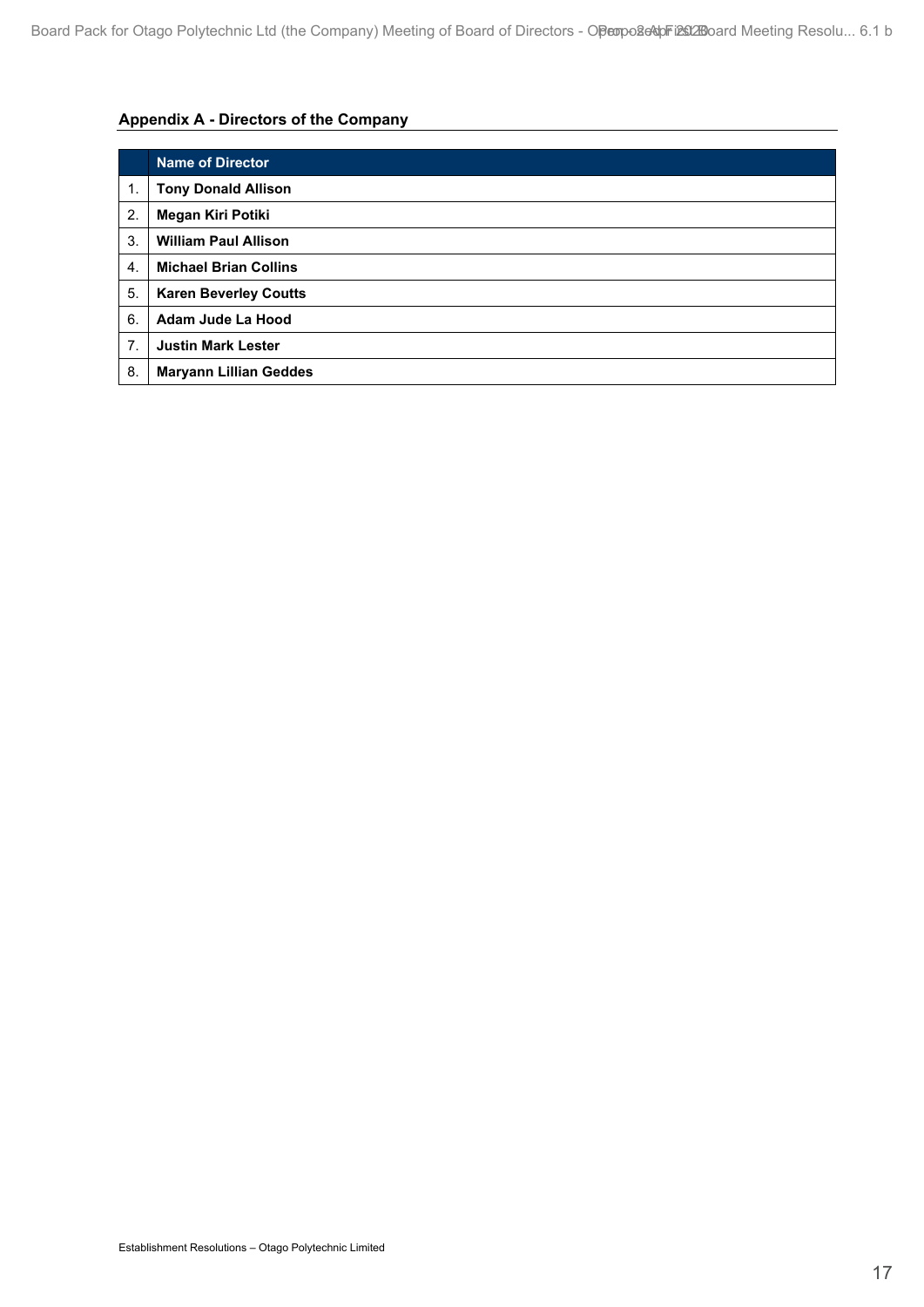**Appendix B – Certificate**

# **Otago Polytechnic Limited**

(the **Company**)

# **Directors' certificate relating to payment of remuneration or benefits to directors**

(Section 161(4) Companies Act 1993)

*Payment of remuneration or benefits to directors*

The persons named below, being all of the directors of the Company who voted in favour of resolutions dated on or about the date of this certificate (the **Board Resolutions**) authorising, amongst other things, the Company to pay directors fees as follows (with effect from 1 April 2020 for each financial year):

|                  | <b>Name of Director</b>       | <b>Remuneration</b> |
|------------------|-------------------------------|---------------------|
| 1.               | <b>Tony Donald Allison</b>    | \$37,365 per annum  |
| 2.               | Megan Kiri Potiki             | \$23,350 per annum  |
| 3.               | <b>William Paul Allison</b>   | \$18,680 per annum  |
| $\overline{4}$ . | <b>Michael Brian Collins</b>  | \$18,680 per annum  |
| 5.               | <b>Karen Beverley Coutts</b>  | \$18,680 per annum  |
| 6.               | Adam Jude La Hood             | \$18,680 per annum  |
| 7.               | <b>Justin Mark Lester</b>     | \$18,680 per annum  |
| 8.               | <b>Maryann Lillian Geddes</b> | \$18,680 per annum  |

certify that, in their opinion the provision of such remuneration is fair to the Company, upon the following grounds:

- (a) the remuneration has been determined by the Shareholder in accordance with the Fees Framework (as defined in the Crown Entities Act 2004) and has been approved by the Shareholder;
- (b) the remuneration is reasonable and fair to the Company and is appropriate;
- (c) the fees appropriately reflect the time and effort devoted to the Company by the directors, taking into account their role on the board;
- (d) the directors have extensive expertise and experience in the industry in which the Company operates, or otherwise relevant to the industry in which the Company operates; and
- (e) it is beneficial to the Company and its shareholders to remunerate and incentivise directors to encourage and motivate performance by the directors, and align individual director goals with Company goals.

*Execution of certificate by counterpart and electronic signature*

This certificate may be signed:

(a) through the application of an individual signatory's electronic signature, where the individual has expressly authorised such use of his or her electronic signature; and/or

25467362\_11.doc 040998 0848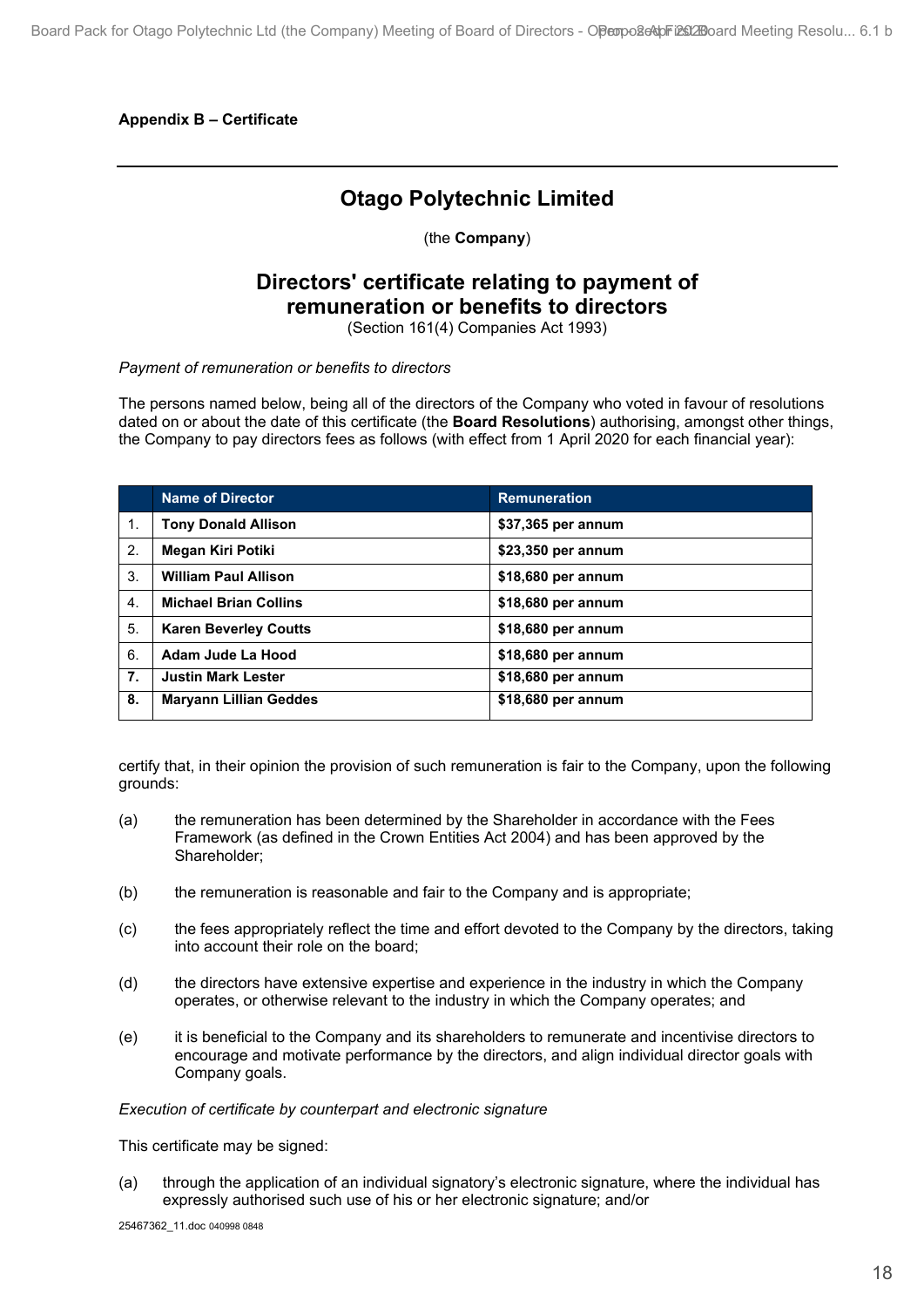(b) in any number of counterparts, including by PDF copy, each of which is be deemed to be an original and, when taken together, constitutes the same document.

#### **DATED 2 April 2020**

**Signed**

**Tony Donald Allison Chairperson**

**Megan Kiri Potiki Deputy Chairperson**

**William Paul Allison Director**

**Karen Beverley Coutts Director**

**Michael Brian Collins Director**

**Adam Jude La Hood Director**

**Justin Mark Lester Director**

**Maryann Lillian Geddes Director**

(being all the directors of the Company)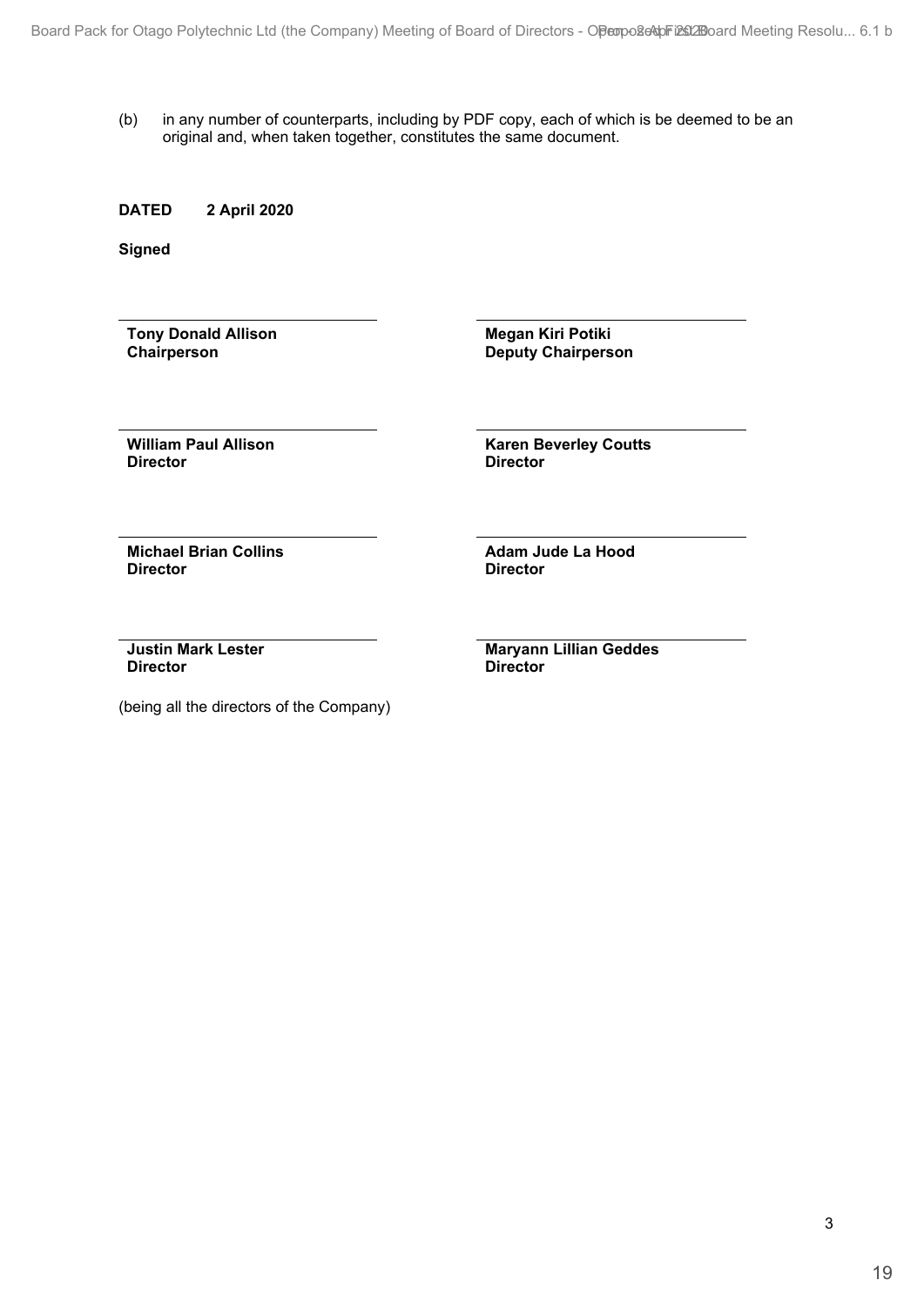<span id="page-19-0"></span>

| OTAGO POLYTECHNIC LIMITED BOARD PAPER                                                                       |  |                           |  |
|-------------------------------------------------------------------------------------------------------------|--|---------------------------|--|
| <b>OPEN AGENDA</b>                                                                                          |  | <b>DATE:</b> 2 APRIL 2020 |  |
| ITEM: DECISION ITEMS - RESOLUTIONS IN PROPOSED FIRST BOARD MEETING<br><b>RESOLUTIONS</b>                    |  |                           |  |
| <b>PURPOSE:</b>                                                                                             |  |                           |  |
| Approval of the following resolutions:                                                                      |  |                           |  |
| Company administration matters (First Board Meeting Resolution 1)                                           |  |                           |  |
| Directors' matters (First Board Meeting Resolutions 2 to 7)<br>$\bullet$                                    |  |                           |  |
| <b>Existing Statutes and Regulations (First Board Meeting Resolution 8)</b><br>$\bullet$                    |  |                           |  |
| <b>Confirmation and Updating of Existing Delegations (First Board Meeting Resolution</b><br>$\bullet$<br>9) |  |                           |  |
| <b>Academic Committee (Resolution 10)</b><br>$\bullet$                                                      |  |                           |  |
| <b>Board Commitees/Sub-Committees (Resolution 11)</b><br>$\bullet$                                          |  |                           |  |
| Execution of written resolutions and Approved Documents by counterpart and<br>$\bullet$                     |  |                           |  |
| electronic signature (Resolution 12)                                                                        |  |                           |  |
| <b>PRESENTED BY: Tony Allison</b>                                                                           |  |                           |  |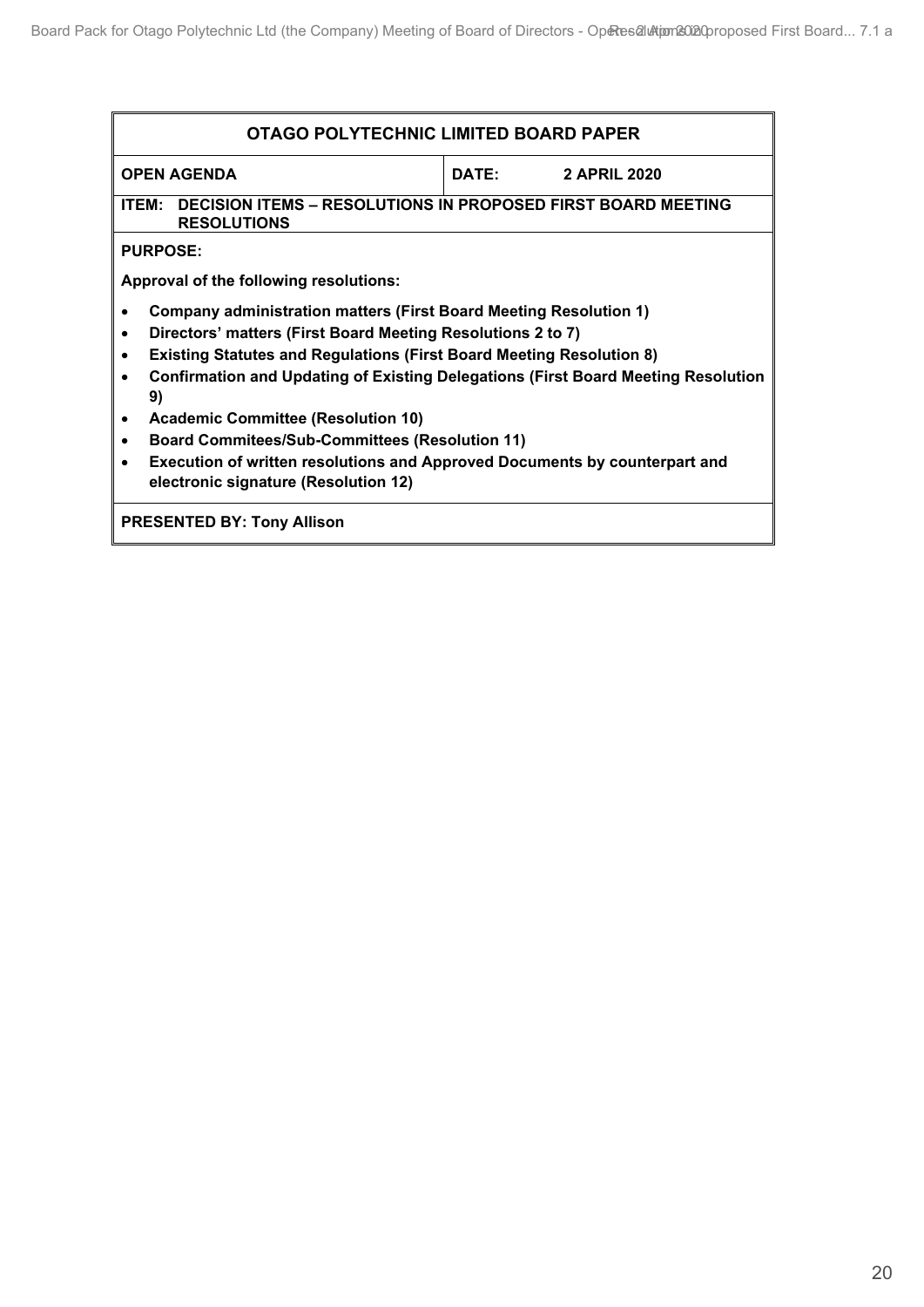

# Otago Polytechnic Limited

BOARD PACK

for

 $\overline{a}$ 

Otago Polytechnic Ltd (the Company) Meeting of the Board - Closed

Thursday, 2 April 2020 2:30 PM

Held at: Via Microsoft Teams Link included in appointment

Generated: 2020-03-31 11:13:34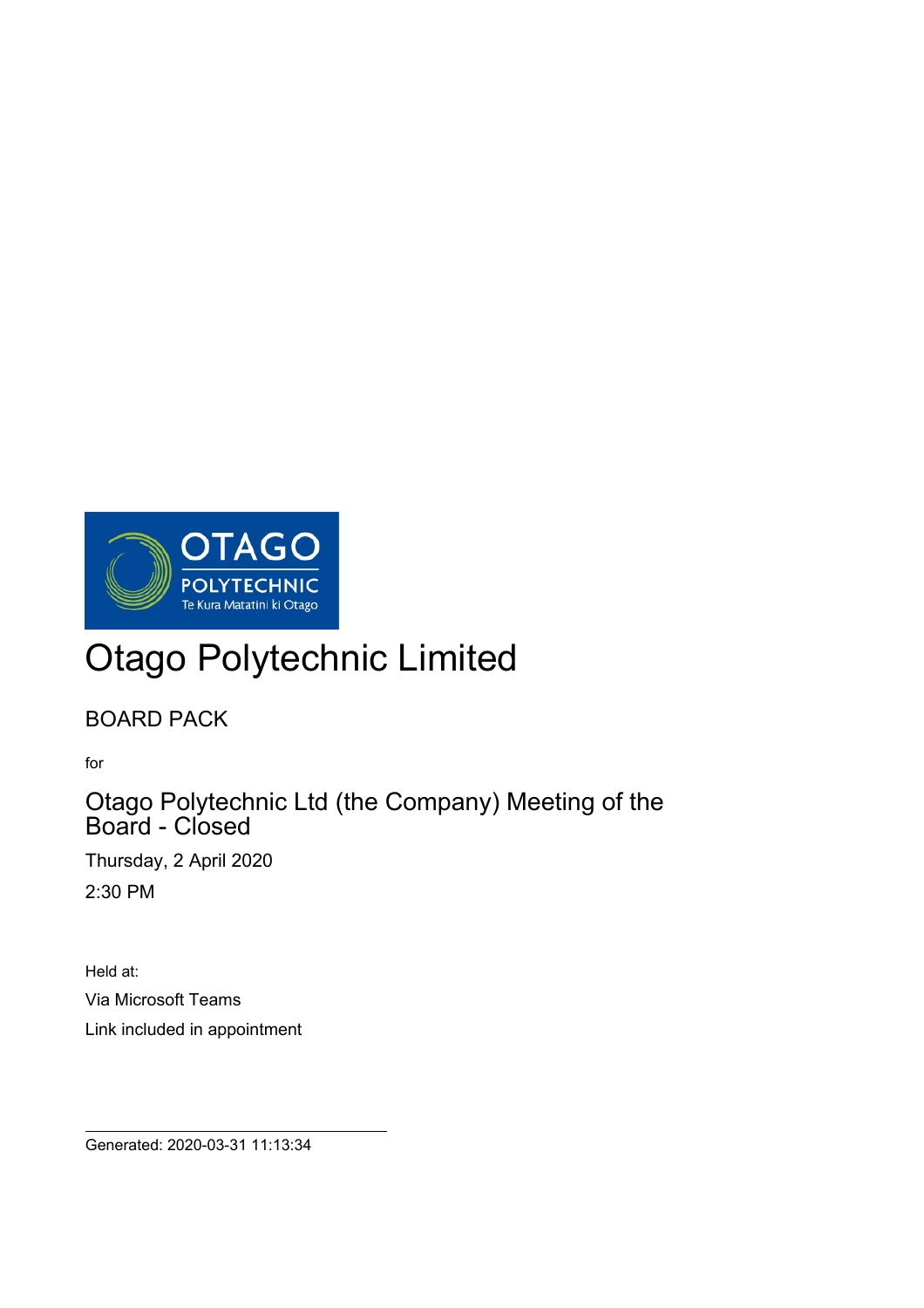# INDEX

| Cover Page       |                            |    |
|------------------|----------------------------|----|
| Index            |                            |    |
| Agenda           |                            |    |
|                  | <b>Attached Documents:</b> |    |
| 2.1a             |                            | 5  |
| 3.1a             |                            | 6  |
| 3.1 <sub>b</sub> |                            | 7  |
|                  |                            | 19 |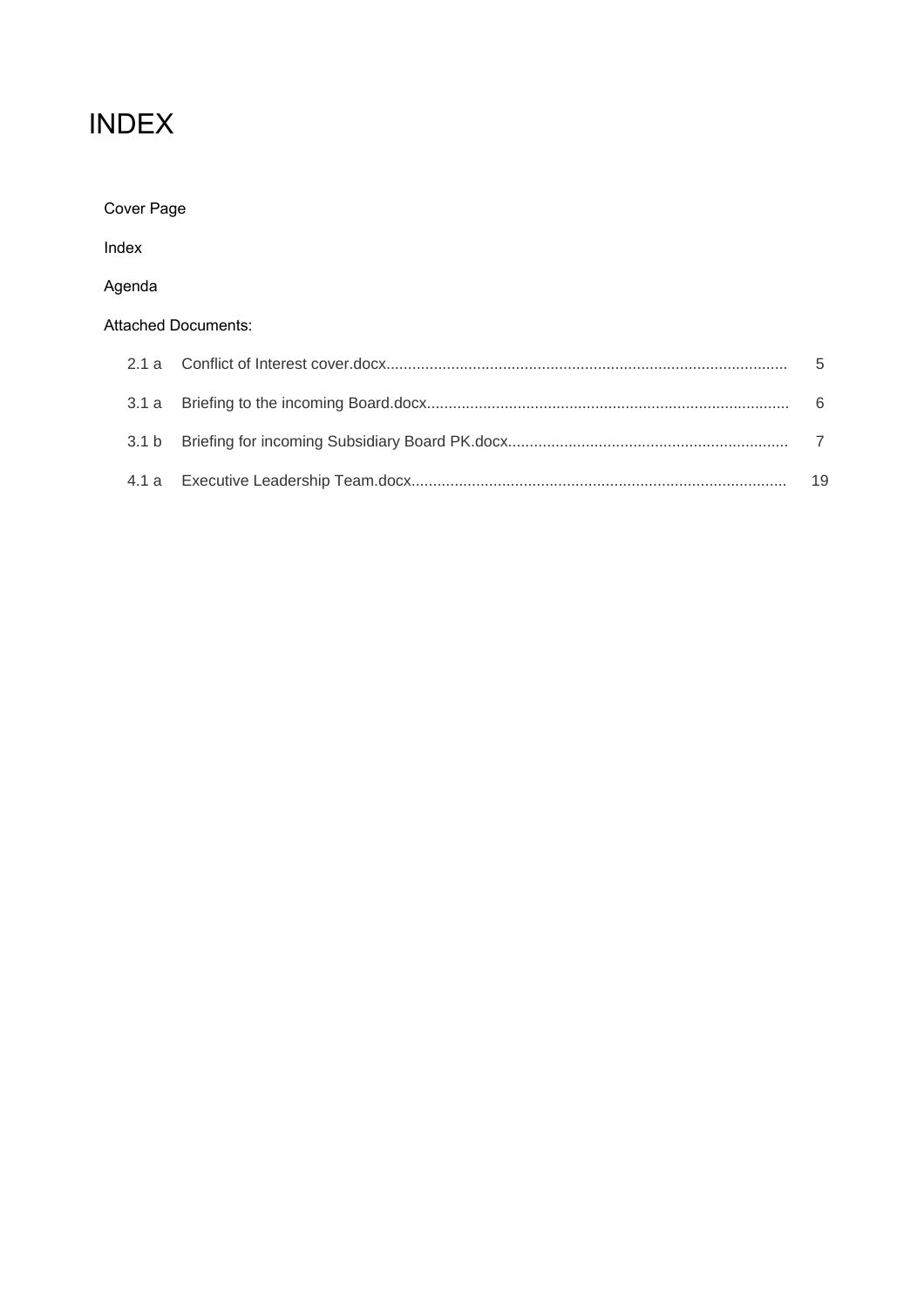# AGENDA OTAGO POLYTECHNIC LTD (THE COMPANY) MEETING OF THE BOARD - CLOSED



| Name:                | <b>Otago Polytechnic Limited</b>                                                                                                                                                                                                                                                                                                                                                                                                   |
|----------------------|------------------------------------------------------------------------------------------------------------------------------------------------------------------------------------------------------------------------------------------------------------------------------------------------------------------------------------------------------------------------------------------------------------------------------------|
| Date:                | Thursday, 2 April 2020                                                                                                                                                                                                                                                                                                                                                                                                             |
| Time:                | 2:30 PM to 4:30 PM                                                                                                                                                                                                                                                                                                                                                                                                                 |
| Location:            | Via Microsoft Teams, Link included in appointment                                                                                                                                                                                                                                                                                                                                                                                  |
|                      | Board Members: Tony Allison (Chair), Paul Allison, Mike Collins, Karen Coutts, Maryann<br>Geddes, Adam La Hood, Justin Lester, Megan Potiki                                                                                                                                                                                                                                                                                        |
| <b>Guests/Notes:</b> | In Attendance:<br>Jeanette Corson (Board Secretary), Philip Cullen (Deputy Chief Executive<br>Corporate Services), Megan Gibbons (Deputy Chief Executive, People and<br>Performance), Janine Kapa (Deputy Chief Executive, Māori<br>Development/Kaitohutohu, Phil Ker (Chief Executive), Oonagh McGirr<br>(Deputy Chief Executive, Learning and Teaching Services), Chris Morland<br>(Deputy Chief Executive, Learner Experience). |

# 1. RESOLUTION TO EXCLUDE THE PUBLIC

### **1.1 Resolution**

#### **RECOMMENDATION**

**That under Section 48 (1), Local Government Official Information and Meetings Act 1987, with the exception of the Executive Leadership Team members, the public be excluded from the meeting.**

**AGREED.**

# 2. CONFLICTS OF INTEREST

## **2.1 Conflicts**

Supporting Documents:

2.1.a Conflict of Interest cover.docx

5

# 3. BRIEFING TO THE INCOMING BOARD

## **3.1 Briefing Paper**

Supporting Documents:

| 3.1.a Briefing to the incoming Board.docx            |  |
|------------------------------------------------------|--|
| 3.1.b Briefing for incoming Subsidiary Board PK.docx |  |